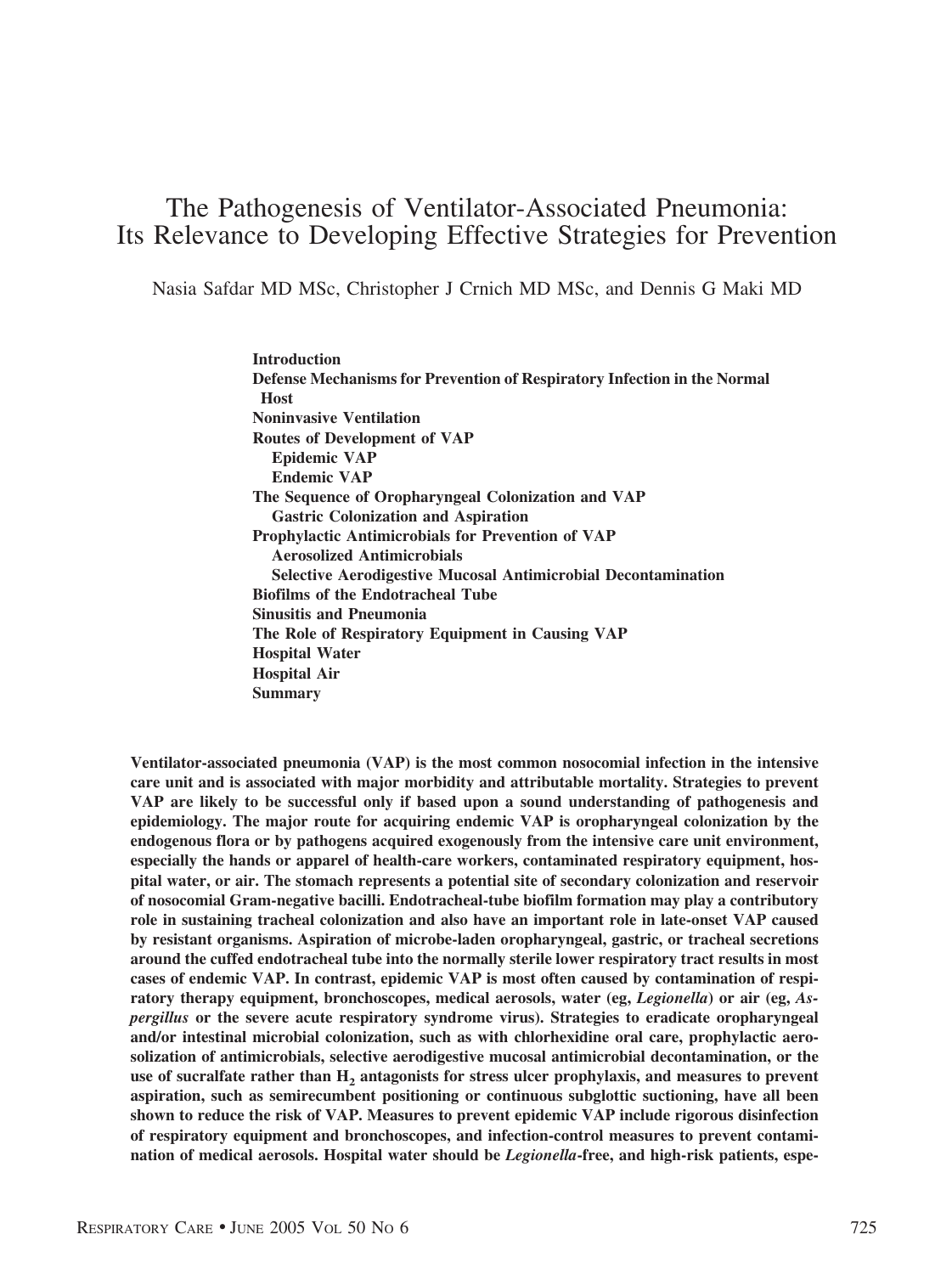**cially those with prolonged granulocytopenia or organ transplants, should be cared for in hospital units with high-efficiency-particulate-arrestor (HEPA) filtered air. Routine surveillance of VAP, to track endemic VAPs and facilitate early detection of outbreaks, is mandatory.** *Key words: crossinfection, ventilator-associated pneumonia, mechanical ventilation, microbiology, nosocomial, bacteria, antibiotic, antibiotic-resistant*. [Respir Care 2005;50(6):725–739. © 2005 Daedalus Enterprises]

## **Introduction**

Mechanical ventilation is an essential feature of modern intensive care unit (ICU) care. Unfortunately, mechanical ventilation is associated with a substantial risk of ventilator-associated pneumonia (VAP). VAP is the most common nosocomial infection in the ICU, with an incidence ranging from  $9\%$  to  $40\%,$ <sup>1-3</sup> and is associated with prolonged hospitalization,<sup>4-6</sup> increased health care costs,<sup>7</sup> and a  $15-45\%$  attributable mortality.<sup>8-10</sup> Understanding the pathogenesis of VAP is essential to devising strategies for prevention of these infections.11 Advances in our understanding of pathogenesis have led to the development of specific measures that can greatly reduce the risk of VAP.12–15 This review focuses on the pathogenesis and epidemiology of VAP and implications for prevention.

# **Defense Mechanisms for Prevention of Respiratory Infection in the Normal Host**

In the normal nonsmoking host, multiple host defense mechanisms play an essential role in prevention of pneumonia (Table 1).16,17 The aerodigestive tract above the vocal cords is normally heavily colonized by bacteria; however, unless the person has chronic bronchitis or has had respiratory tract instrumentation, the lower respiratory tract is normally sterile. Normal adults aspirate frequently during sleep; yet the lower airways and pulmonary parenchyma of healthy, nonsmoking persons without lung disease are remarkably free of microbial colonization.18,19

The major defense mechanisms include anatomic airway barriers, cough reflexes, mucus,<sup>20</sup> and mucociliary clearance (Table 1).21 The ciliated mucosa of the upper respiratory tract has a major role in removing particulate matter and microbes that have gained access to the bronchial tree. Mucociliary clearance is a complex process, the integrity of which depends upon the composition of airway secretions, an effective mucociliary reflex, and an effective cough.21

Below the terminal bronchioles, the cellular and humoral immune systems are essential components of host defense.22 Alveolar macrophages and leukocytes remove particulate matter as well as potential pathogens, elaborate cytokines that activate the systemic cellular immune response, and act as antigen-presenting cells to the humoral arm of immunity.23 Immunoglobulins and complement inactivate and opsonize bacteria and bacterial products within the respiratory tract, facilitating phagocytosis.

In the mechanically ventilated patient, a number of factors conspire to compromise host defenses: critical illness, comorbidities,24 and malnutrition impair the immune system,25 and, most importantly, endotracheal intubation thwarts the cough reflex,26 compromises mucociliary clearance,<sup>27</sup> injures the tracheal epithelial surface,<sup>28</sup> and provides a direct conduit for rapid access of bacteria from above into the lower respiratory tract.29,30 It would probably be more accurate pathogenetically to rename VAP as "endotracheal-intubation-related pneumonia." Invasive devices and procedures and antimicrobial therapy create a favorable milieu for antimicrobial-resistant nosocomial pathogens to colonize the aerodigestive tract.31

This combination of impaired host defenses and continuous exposure of the lower respiratory tract to large numbers of potential pathogens through the endotracheal tube (ETT) (Fig. 1) puts the mechanically ventilated patient at great jeopardy of developing VAP.

# **Noninvasive Ventilation**

Avoidance of intubation and mechanical ventilation is the first defense against VAP. In a matched case-control study of 100 patients admitted to a medical ICU with respiratory failure, Girou et al found that rates of nosocomial pneumonia and all nosocomial infections were much lower in patients supported with noninvasive ventilation than those intubated and ventilated mechanically (8% vs

Nasia Safdar MD MSc, Christopher J Crnich MD MSc, and Dennis G Maki MD are affiliated with the Section of Infectious Diseases, Department of Medicine, University of Wisconsin Medical School, University of Wisconsin Center for Health Sciences, Madison, Wisconsin. Dennis G Maki MD is also affiliated with the Center for Trauma and Life Support, University of Wisconsin Center for Health Sciences, Madison, Wisconsin.

This research was supported by an unrestricted gift from the Oscar Rennebohm Foundation of Madison, Wisconsin.

Dennis G Maki MD presented a version of this article at the 35th RE-SPIRATORY CARE Journal Conference, Ventilator-Associated Pneumonia, held February 25-27, 2005, in Cancún, Mexico.

Correspondence: Dennis G Maki, University of Wisconsin Hospital and Clinics, 600 Highland Avenue, Madison WI 53792. E-mail: dgmaki@facstaff.wisc.edu.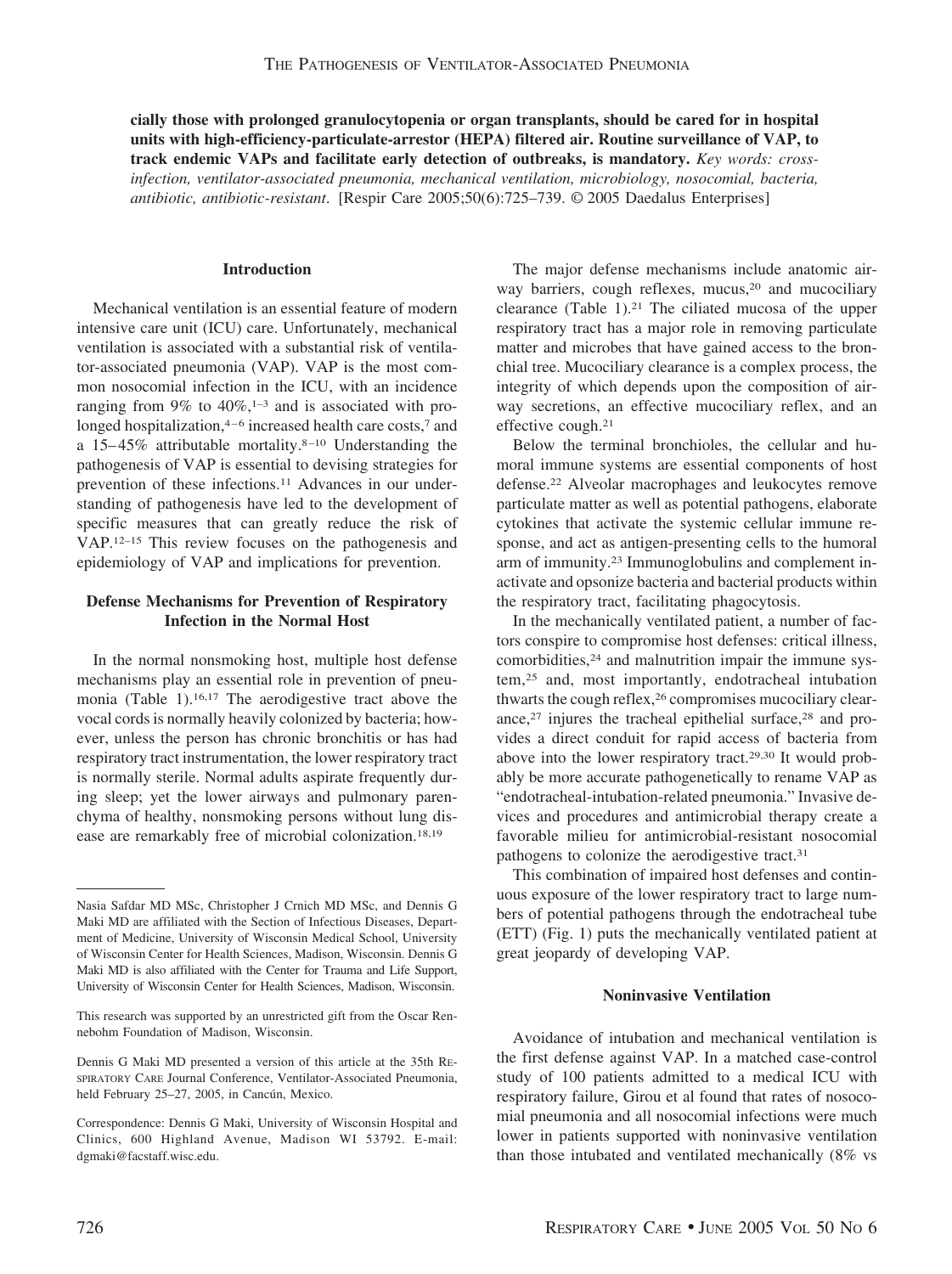| Table 1. |  |  |  |  | Normal Host Defenses for Prevention of Pneumonia |  |  |
|----------|--|--|--|--|--------------------------------------------------|--|--|
|----------|--|--|--|--|--------------------------------------------------|--|--|

| Anatomy of airways    |  |
|-----------------------|--|
| Cough reflex          |  |
| Mucus                 |  |
| Mucociliary clearance |  |
| Alveolar macrophages  |  |
| Leukocytes            |  |
| Immunoglobulins       |  |
| Complement            |  |
| Lactoferrin           |  |
| Basement membrane     |  |
|                       |  |

22%, 18% vs 60%,  $p = 0.04$ , and  $p < 0.001$ , respectively). Moreover, the proportion of patients receiving antibiotics for nosocomial infection (8% vs 26%,  $p = 0.01$ ), length of ICU stay (9 vs 15 d,  $p = 0.02$ ), and crude mortality (4%) vs  $26\%$ ,  $p = 0.002$ ) were all far lower among patients receiving noninvasive ventilation.<sup>32</sup> Randomized trials have found similar results,  $33-35$  and a recent meta-analysis showed that patients with exacerbations of chronic obstructive pulmonary disease supported by noninvasive ventilation had a 62% reduction in mortality, compared with patients who were intubated and mechanically ventilated.36

#### **Routes of Development of VAP**

In order for microorganisms to cause VAP, they must first gain access to the normally sterile lower respiratory tract, where they can adhere to the mucosa and produce sustained infection. Microorganisms gain access by one of 4 mechanisms (see Fig. 1): (1) by aspiration of microbeladen secretions, either from the oropharynx directly or, secondarily, by reflux from the stomach into the oropharynx, then into the lower respiratory tract;37–39 (2) by direct extension of a contiguous infection, such as a pleuralspace infection;<sup>40</sup> (3) through inhalation of contaminated air or medical aerosols;<sup>41</sup> or  $(4)$  by hematogenous carriage of microorganisms to the lung from remote sites of local infection, such as vascular or urinary catheter-related bloodstream infection.<sup>42-44</sup>

# **Epidemic VAP**

Outbreaks of VAP due to contamination of respiratory therapy equipment, bronchoscopes, and endoscopes have been well described (Table 2).<sup>41,45–148</sup> For example, Takigawa et al reported 16 episodes of hospital-acquired pneumonia due to *Burkholderia cepacia* caused by contamination of inhaled medication nebulizer reservoirs.50 Srinivasan et al reported 28 episodes of pneumonia caused by *Pseudomonas aeruginosa* linked epidemiologically to contaminated bronchoscopes with defective biopsy-port caps;102 the outbreak occurred despite adherence to disinfection and sterilization guidelines.108

Since the first reports of large outbreaks of severe acute respiratory syndrome (SARS) in 2003, in which more than 8,000 persons in China, Hong Kong, Singapore, Vietnam, Taiwan, and Canada ultimately became infected and 9.6% died,118 major advances have been made in our understanding of the epidemiology and modes of transmission of this remarkably virulent new human coronavirus.119 SARS spreads almost exclusively in respiratory droplets from person to person, rarely by distant airborne spread or contact. The risk of acquiring SARS is far higher in the hospital than in the community, and nearly one half of the early cases involved health care workers or hospitalized patients infected secondarily after admission.119,120 Although SARS has been contained for now, if it returns it will pose an ongoing threat to patients and health care workers as a cause of severe nosocomial pneumonia.

Outbreaks of other respiratory pathogens, such as *Legionella pneumophila*, influenza A, or respiratory syncytial virus, are well described in health care institutional settings (Table 2).121–127

In the mid-1980s, tuberculosis rates in the United States rose after a half-century of decline, and many nosocomial outbreaks with multiple-drug-resistant strains were documented. In one such outbreak investigated by the Centers for Disease Control, 6 cases of tuberculosis occurred following exposure to a source patient who had spent several weeks in the hospital before being placed in respiratory isolation.128 Transmission of tuberculosis through contaminated bronchoscopes and respiratory equipment has also been reported.53,104

Although pseudo-outbreaks with nontuberculous mycobacteria far outnumber epidemics of true disease, nosocomial outbreaks caused by these ubiquitous environmental organisms are well described, most often in association with contaminated hospital water (Table 2).<sup>68,69</sup>

#### **Endemic VAP**

For most endemic VAPs, the most important mechanism of infection is gross or micro-aspiration of oropharyngeal organisms into the distal bronchi, followed by bacterial proliferation and parenchymal invasion. Inflammation of the bronchiole wall involves the alveolar septi and air spaces, leading to bronchopneumonia.

Pathogens causing VAP may be part of the host's endogenous flora at the time of hospitalization or may be acquired exogenously after admission to the health care institution, from the hands, apparel, or equipment of health care workers, hospital environment, and use of invasive devices (see Fig. 1).

Although most epidemics of VAP have stemmed from direct infection of the lower airway by exogenous organ-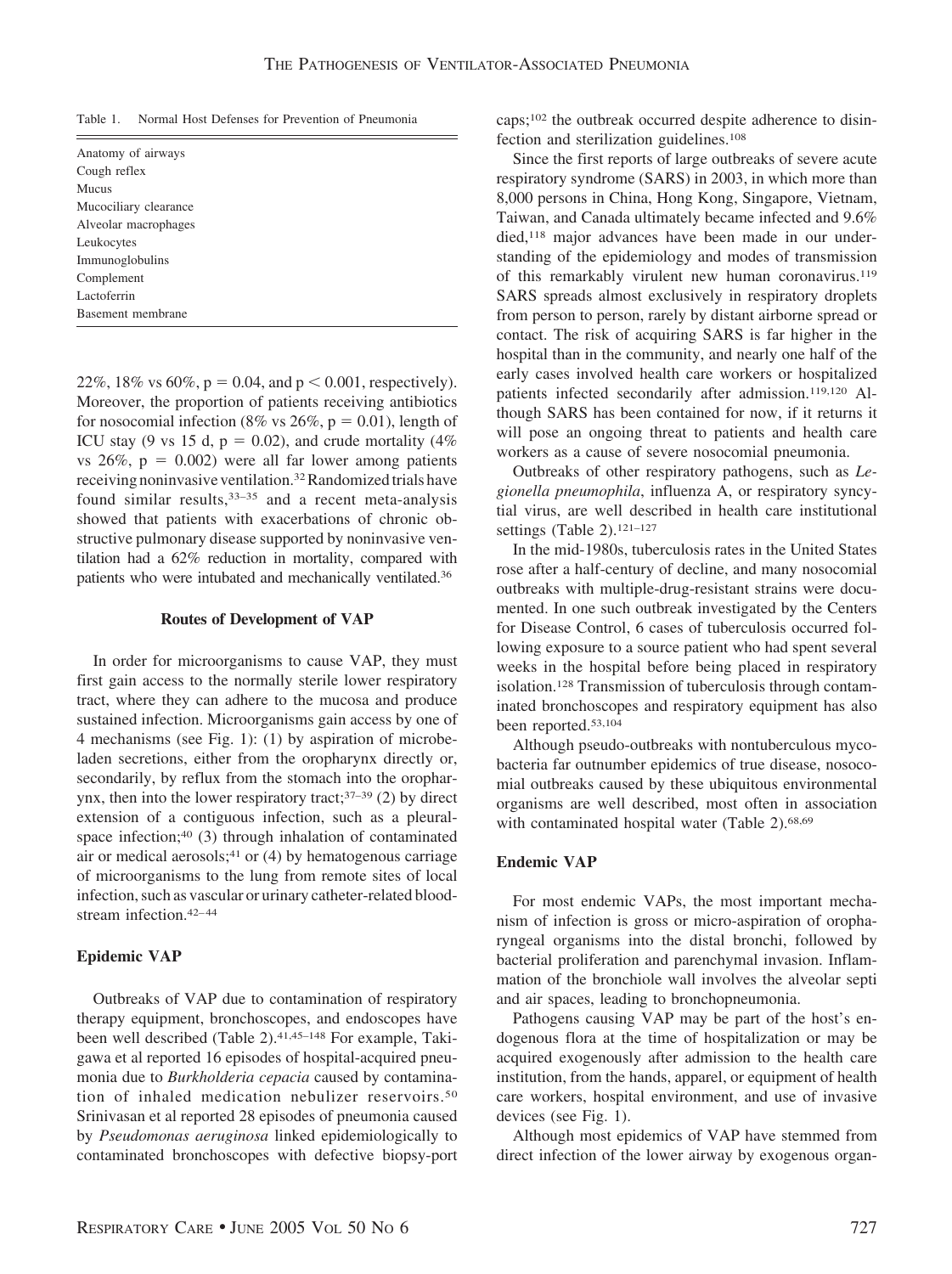

Fig. 1. Routes of colonization/infection in mechanically ventilated patients. Colonization of the aerodigestive tract may occur endogenously (A and B) or exogenously (C through F). Exogenous colonization may result in primary colonization of the oropharynx or may be the result of direct inoculation into the lower respiratory tract during manipulations of respiratory equipment (D), during using of respiratory devices (E), or from contaminated aerosols (F).

isms such as Gram-negative bacilli, *Legionella*, or *Aspergillus*, epidemics can also be insidious, with colonization of the upper airway and cases of VAP occurring only days or even weeks later.

# **The Sequence of Oropharyngeal Colonization and VAP**

The normal flora of the oropharynx in the nonintubated patient without critical illness is composed predominantly of viridans streptococci, *Haemophilus* species, and anaerobes. Salivary flow and content (immunoglobulin, fibronectin) are the major host factors maintaining the normal flora of the mouth (and dental plaque). Aerobic Gram-negative bacilli are rarely recovered from the oral secretions of healthy patients.<sup>149</sup> During critical illness, especially in ICU patients, the oral flora shifts dramatically to a predominance of aerobic Gram-negative bacilli and *Staphylococcus aureus*. <sup>150</sup> Bacterial adherence to the orotracheal mucosa of the mechanically ventilated patient is facilitated by reduced mucosal immunoglobin A and increased protease production, exposed and denuded mucous membranes, elevated airway pH, and increased numbers of airway receptors for bacteria, due to acute illness and antimicrobial use.

Numerous studies show that colonization of the oropharynx by aerobic Gram-negative and Gram-positive pathogens, such as *S. aureus,* is a near-universal occurrence in critically ill patients receiving mechanical ventilation.151–154 In a study of 80 ventilated patients, de la Torre et al found that in 19 patients with secondary tracheal colonization, 46% of the microorganisms isolated from the trachea had previously been isolated from the pharynx.37 In a more recent study of 48 trauma patients, Ewig et al found that, upon admission to the ICU, patients were colonized mainly with *S. aureus*, *Haemophilus influenzae,* and *Streptococcus pneumoniae*; however, follow-up cultures showed rapid replacement of the normal oropharyngeal flora by enteric Gram-negative bacilli and *P. aeruginosa*. Oropharyngeal colonization was a powerful independent predictor of subsequent tracheobronchial colonization (odds ratio 23.9, 95% confidence interval 3.8 – 153.3).38 George et al reported similar findings: 42% of the pathogens isolated from 26 patients with VAP were previously recovered from the oropharynx.39

Aspiration of oropharyngeal contents containing a large bacterial inoculum overwhelms host defenses already compromised by critical illness and the presence of an ETT, thus leading to the development of VAP.

Understanding this sequence of pathophysiologic events, it would seem logical that reducing concentrations of oral microorganisms should have a beneficial effect for prevention of VAP (Table 3). Four studies have evaluated the use of scheduled oral care with a chlorhexidine antiseptic solution for prevention of VAP;155–158 chlorhexidine oral care reduced the incidence of oral microbial colonization *and* VAP. The use of chlorhexidine for oral antisepsis warrants further study and consideration for application in clin-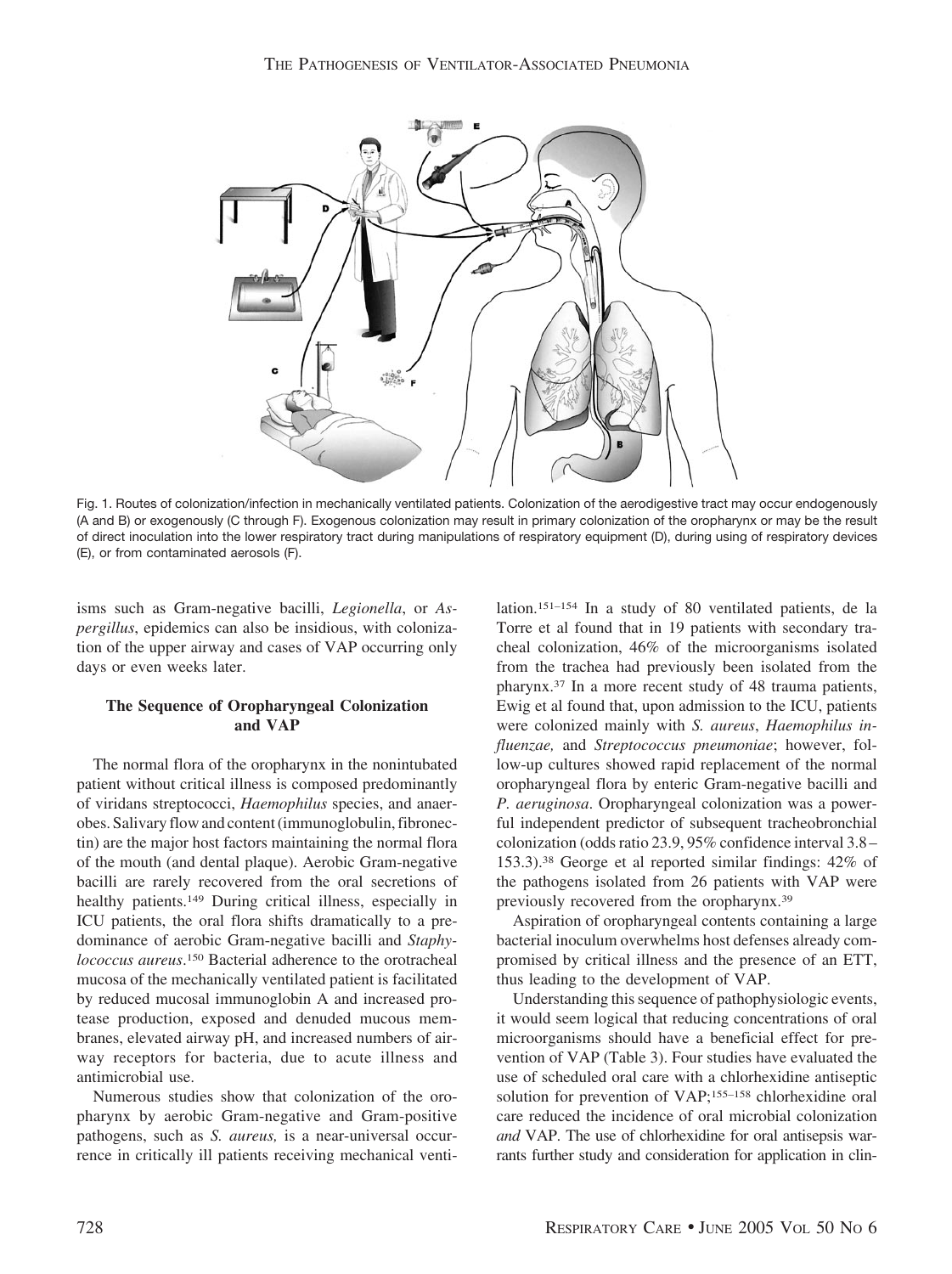| Source of Outbreak                                                | Reference(s)  | Organisms                                   |
|-------------------------------------------------------------------|---------------|---------------------------------------------|
| Reusable electronic ventilator probes and sensors                 | $54 - 56$     | Burkholderia cepacia                        |
|                                                                   |               | Stenotrophomonas maltophilia                |
| Nebulized medication                                              | $41, 45 - 53$ | Burkholderia cepacia                        |
|                                                                   |               | Pseudomonas aeruginosa                      |
|                                                                   |               | Mycobacterium tuberculosis                  |
| Ventilator circuits and equipment, humidifiers, and respirometers | $57 - 66$     | Acinetobacter calcoaceticus                 |
|                                                                   |               | Burkholderia cereus                         |
|                                                                   |               | Pseudomonas aeruginosa                      |
| Ice and water                                                     | $67 - 99$     | Legionella pneumophila                      |
|                                                                   |               | Pseudomonas aeruginosa                      |
|                                                                   |               | Nontuberculous mycobacteria                 |
| <b>Bronchoscopes</b>                                              | $100 - 108$   | Pseudomonas aeruginosa                      |
|                                                                   |               | Mycobacterium tuberculosis                  |
|                                                                   |               | Nontuberculous mycobacteria                 |
| Fingernails and hands of health care workers                      | $109 - 112$   | Pseudomonas aeruginosa                      |
|                                                                   |               | Klebsiella pneumoniae                       |
| Miscellaneous                                                     |               |                                             |
| Milk bank pasteurizer                                             | 113           | Pseudomonas aeruginosa                      |
| Blood-gas analyzer                                                | 114           | Pseudomonas aeruginosa                      |
| Mouthwash                                                         | 115           | Burkholderia cepacia                        |
| Food coloring dye                                                 | 116, 117      | Pseudomonas aeruginosa                      |
|                                                                   |               | Burkholderia cepacia                        |
| Infected patients or health-care workers                          | 118-133       | SARS human coronavirus                      |
|                                                                   |               | Influenza A, respiratory syncytial virus    |
|                                                                   |               | Mycobacterium tuberculosis                  |
|                                                                   |               | Methicillin-resistant Staphylococcus aureus |
| Ambient air                                                       | 134-148       | Aspergillus, zygomycetes                    |

Table 2. Reported Outbreaks of Ventilator-Associated Pneumonia Traced to Environmental Sources

ical practice. The use of aerosolized antimicrobials and the topical application of antimicrobial combinations to the aerodigestive mucosa for prevention of VAP are discussed below.

## **Gastric Colonization and Aspiration**

The stomach has been posited to be an important reservoir of organisms that cause VAP (see Fig. 1).37 In healthy persons, few bacteria entering the stomach survive in the presence of gastric acid. Conditions that reduce the gastric pH, such as achlorhydria, treatment with  $H<sub>2</sub>$  antagonists or proton-pump inhibitors, or enteral nutrition, predispose to bacterial proliferation in the stomach.<sup>159-162</sup> Studies have shown a powerful relationship between a high gastric pH and massive overgrowth of gastric bacteria.159 –162 Gastric microorganisms can reflux up the esophagus, abetted by recumbency and the ever-present naso- or oro-gastric tube, and are aspirated into the trachea. Direct and indirect evidence exists to implicate the stomach as a potential reservoir of bacteria causing VAP.163–165 Numerous studies have shown that gastric contents can be aspirated into the lower airways, despite the presence of an endotracheal cuff.166,167 However, recent studies suggest that the stomach, although often heavily colonized by enteric Gramnegative bacilli, is not the primary source for lower-airway colonization with nosocomial pathogens, and the gastropulmonary route is not a major pathogenetic route for development of VAP.168

In a prospective, randomized, double-blind study in ICU patients, Bonten et al compared antacids and sucralfate and measured intragastric acidity. Colonization by *Enterobacteriaceae* occurred in the stomach, trachea, and oropharynx; however, intragastric acidity did not appear to influence the development of VAP.169 In another analysis of the same study, the same group of investigators showed that oropharyngeal colonization by*Enterobacteriaceae* was an important independent risk factor for VAP; in contrast, gastric colonization by *Enterobacteriaceae* was not found to increase the risk of VAP.170

# **Prophylactic Antimicrobials for Prevention of VAP**

## **Aerosolized Antimicrobials**

The delivery of antimicrobials through aerosol administration allows for the deposition of antimicrobial agents directly at the site of infection, in concentrations not achievable with systemic administration. The adjunctive use of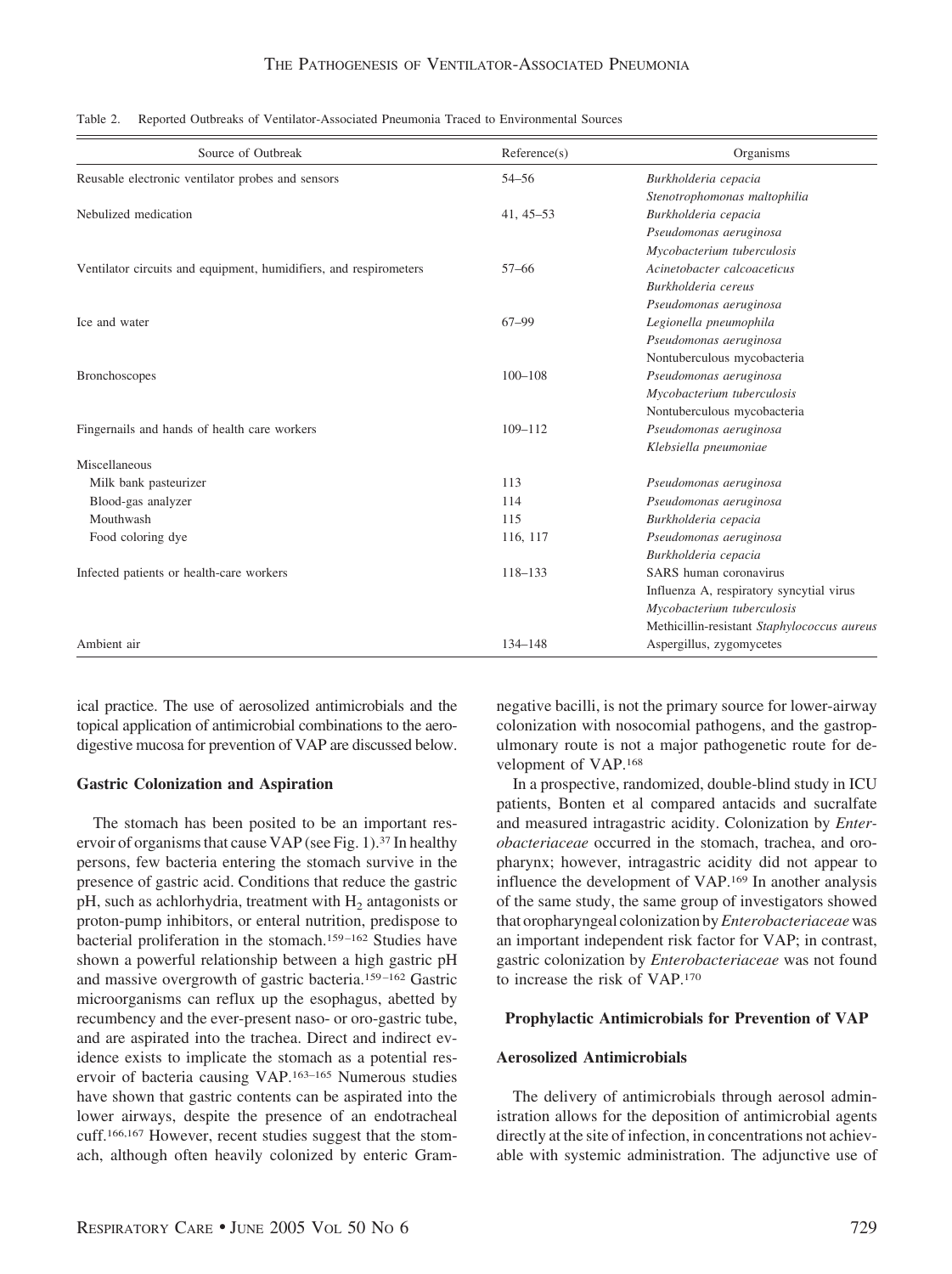| Source of VAP Pathogen                                             | Prevention Goal                        | Specific Measures                                                                       |  |  |
|--------------------------------------------------------------------|----------------------------------------|-----------------------------------------------------------------------------------------|--|--|
| Aerodigestive colonization                                         | Prevent colonization by                | Hand hygiene                                                                            |  |  |
|                                                                    | exogenous routes                       | Microbial surveillance and targeted barrier isolation                                   |  |  |
|                                                                    |                                        | Preemptive barriers:                                                                    |  |  |
|                                                                    |                                        | Routine gloving                                                                         |  |  |
|                                                                    |                                        | Routine gowning                                                                         |  |  |
|                                                                    |                                        | Dedicated equipment                                                                     |  |  |
|                                                                    | Suppress oropharyngeal                 | Oral decontamination with chlorhexidine                                                 |  |  |
|                                                                    | mucosal colonization                   | Selective digestive tract antimicrobial decontamination                                 |  |  |
|                                                                    |                                        | Aerosolized antimicrobials                                                              |  |  |
|                                                                    |                                        | Sucralfate instead of H <sub>2</sub> -blockers                                          |  |  |
|                                                                    | Prevent aspiration                     | Noninvasive ventilation                                                                 |  |  |
|                                                                    |                                        | Semirecumbant positioning                                                               |  |  |
|                                                                    |                                        | Novel endotracheal tube permitting continuous subglottic<br>suctioning                  |  |  |
| Contaminated respiratory therapy equipment<br>and medical aerosols | Safe equipment and medical<br>aerosols | Procedures for reprocessing bronchoscopes and reused respiratory<br>therapy equipment   |  |  |
|                                                                    |                                        | Training and education of reprocessing staff and respiratory<br>therapists              |  |  |
|                                                                    |                                        | Procedures for use of aerosolized medications                                           |  |  |
|                                                                    | Reducing contamination of              | Heat-and-moisture exchanger                                                             |  |  |
|                                                                    | ventilator circuit                     | Periodically drain condensate from circuit                                              |  |  |
|                                                                    |                                        | Sterile water for bubble-through humidifiers                                            |  |  |
|                                                                    |                                        | Aseptic procedures for suctioning of ventilated patients                                |  |  |
| Contaminated tap water (Legionella species,                        | Safe water                             | Sterile water for:                                                                      |  |  |
| Pseudomonas aeruginosa)                                            |                                        | Cleaning respiratory therapy equipment                                                  |  |  |
|                                                                    |                                        | Rinsing bronchoscopes                                                                   |  |  |
|                                                                    |                                        | Aerosolized medications                                                                 |  |  |
|                                                                    |                                        | Hospital surveillance for cases of nosocomial legionellosis                             |  |  |
|                                                                    |                                        | Microbial surveillance of hospital water for contamination by<br>legionellae            |  |  |
|                                                                    |                                        | Engineering controls for contaminated water:                                            |  |  |
|                                                                    |                                        | Superheat and flush                                                                     |  |  |
|                                                                    |                                        | Ultraviolet light                                                                       |  |  |
|                                                                    |                                        | Hyperchlorination                                                                       |  |  |
|                                                                    |                                        | Silver-copper ionization<br>Ozonation                                                   |  |  |
| Contaminated ambient air (filamentous                              | Safe air                               | Procedures for minimizing communicable airborne infections:                             |  |  |
| fungi, Mycobacterium tuberculosis,                                 |                                        | Disease recognition                                                                     |  |  |
| <b>SARS</b> coronavirus                                            |                                        | Administrative controls                                                                 |  |  |
|                                                                    |                                        | Engineering controls                                                                    |  |  |
|                                                                    |                                        | Procedures for minimizing risk to immunocompromised patients:                           |  |  |
|                                                                    |                                        | High-efficiency particulate arrester (HEPA)-filtered rooms                              |  |  |
|                                                                    |                                        | N95 masks for intrahospital transports                                                  |  |  |
|                                                                    |                                        | Policies and procedures for management during periods of<br>construction and renovation |  |  |
| $VAP = ventilator-associated pneumonia$                            |                                        |                                                                                         |  |  |

Table 3. Measures for Prevention of Ventilator-Associated Pneumonia Based on Our Understanding of Pathogenesis and Epidemiology

 $SARS = severe acute respiratory syndrome$ 

aerosolized antimicrobial agents has become widely practiced in the treatment of patients with cystic fibrosis,<sup>171</sup> and has gained much interest for treatment of VAP, especially with the rapid emergence of nosocomial microorganisms resistant to multiple systemic antimicrobials in many ICUs. Anecdotally, aerosolized colistin<sup>172</sup> and polymyxin B173 have been used to successfully treat infections caused by a variety of multi-resistant Gram-negative bacteria, such as *P. aeruginosa* or *Acinetobacter* species, resistant to most or all available antimicrobial drugs that can be administered systemically. Moreover, a prospective randomized controlled trial has shown that adjunctive use of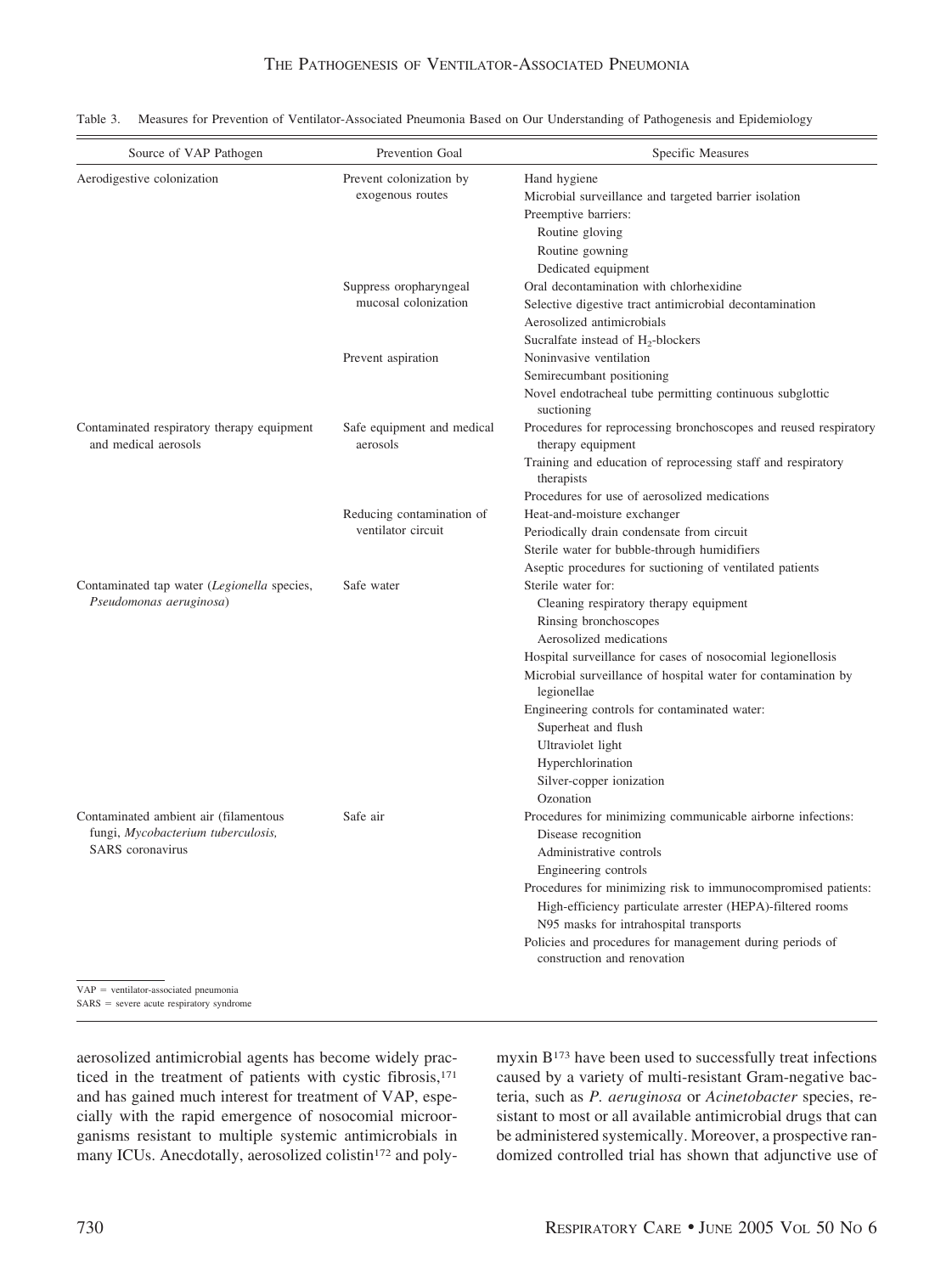aerosolized tobramycin, in addition to systemic therapy, controls respiratory-tract infections caused by Gram-negative bacilli more rapidly than systemic therapy alone, although survival did not differ between the 2 groups.174

Given the early successes of aerosolized antimicrobials in the treatment of VAP, interest has also grown in using aerosolized antimicrobials for prevention, given the fundamental role of airway colonization in the pathogenesis of VAP (see Table 3). A large prospective trial more than 30 years ago showed that aerosolized polymyxin B significantly reduced airway colonization (1.6% vs 9.7%,  $p < 0.01$ ) and VAP caused by *P. aeruginosa* (0.8% vs 4.6%,  $p < 0.01$ ), although overall mortality from VAP was unchanged.175 The authors of this study rightly pointed out the concerns of promoting antimicrobial resistance through the use of prophylactic antimicrobial agents, and we believe that further studies are needed before aerosolized antimicrobial agents can be endorsed for *prevention* of VAP. Notably, the heavy prophylactic use of aerosolized colistin in patients with cystic fibrosis in one center recently resulted in the very unusual emergence of a strain of *P. aeruginosa* resistant to colistin, which spread to other patients in the unit.176

# **Selective Aerodigestive Mucosal Antimicrobial Decontamination**

The use of topically-applied nonabsorbable oral antibiotics to eradicate or at least reduce aerodigestive mucosal colonization by pathogenic microorganisms (see Table 3), a process widely termed selective digestive decontamination, has been extensively studied.177,178 A short course of parenteral antimicrobials with a prolonged duration of topical antimicrobials has been used in most studies evaluating the efficacy of selective digestive decontamination for the prevention of VAP. More than 40 randomized controlled trials<sup>179,180</sup> and 8 meta-analyses<sup>181–185</sup> have undertaken to determine the efficacy of selective digestive decontamination for reducing the incidence of VAP; most, but not all, have found a beneficial effect in VAP but an inconsistent effect on ICU mortality. Regardless of efficacy, a very real concern relates to the potential for promoting antimicrobial resistance with long-term use of selective digestive decontamination.186,187 Recent studies have justified this concern and further dampened enthusiasm for this approach in U.S. centers.

Most of the studies were not designed to assess the relative effect of the 2 major components of selective digestive decontamination (topical *and* systemic agents) on the prevention of VAP. Future studies especially need to more clearly evaluate antimicrobial resistance as a major end point, incorporating the use of selective media for surveillance cultures to enhance recovery of antibioticresistant nosocomial pathogens.

Randomized controlled trials have shown that simple strategies to prevent aspiration, such as semirecumbent (rather than supine) positioning,188 and continuous suctioning of subglottic secretions,<sup>189-192</sup> can greatly reduce the incidence of VAP (see Table 3), and are far more attractive ecologically than the heavy use of prophylactic antimicrobials.

# **Biofilms of the Endotracheal Tube**

The ETT has also been posited as a reservoir for infecting microorganisms, which adhere to the surface of the foreign body,193 producing a biofilm. Biofilms are highly resistant to the effects of antibiotics and host defenses and may represent a site of cumulative and persistent colonization by antibiotic-resistant nosocomial pathogens.194 In a prospective study of 40 patients with VAP, Adair et al found that 70% of patients with VAP had identical pathogens isolated from both endotracheal biofilm and tracheal secretions.194 In another prospective study, Feldman et al obtained cultures from oropharyngeal, gastric, respiratory tract, and ETT twice daily for 5 days, and noted the following sequence of colonization in patients undergoing mechanical ventilation: the oropharynx (36 h), the stomach (36–60 h), the lower respiratory tract (60–84 h), and, thereafter, the ETT (60-96 h). Nosocomial pneumonia occurred in 13 patients, and in 8 cases identical organisms were recovered from lower-respiratory-tract specimens and from material lining the interior of the ETT.195

This discovery has led to the development of novel antiseptic-impregnated ETTs. In a laboratory model, the effect of ETTs impregnated with chlorhexidine and silver carbonate was tested *in vitro* against *S. aureus*, methicillin-resistant *S. aureus, P. aeruginosa*, *Acinetobacter baumannii*, and *Enterobacter aerogenes*. After 5 days of incubation, bacterial colony counts on all ETT segments, both antiseptic-impregnated and control ETTs were measured. There was a significant reduction in colony counts of organisms recovered from the antiseptic-impregnated ETTs (1–100 colony-forming units per tube, compared with  $10^6$  colony-forming units per tube from control ETTs).196 An in vivo study in 12 dogs, comparing a silvercoated ETT to a standard ETT, found significantly reduced lower-respiratory-tract colonization with the silver-coated tube.197 A multicenter trial to ascertain the efficacy of the chlorhexidine-silver carbonate-impregnated tube is currently underway.

## **Sinusitis and Pneumonia**

In a prospective study of sinusitis, Holzapfel et al found that bacterial paranasal sinusitis was associated with an almost 3-fold increased risk for pneumonia (risk ratio 2.29, 95% confidence interval 1.10–4.74).<sup>198</sup> Other investiga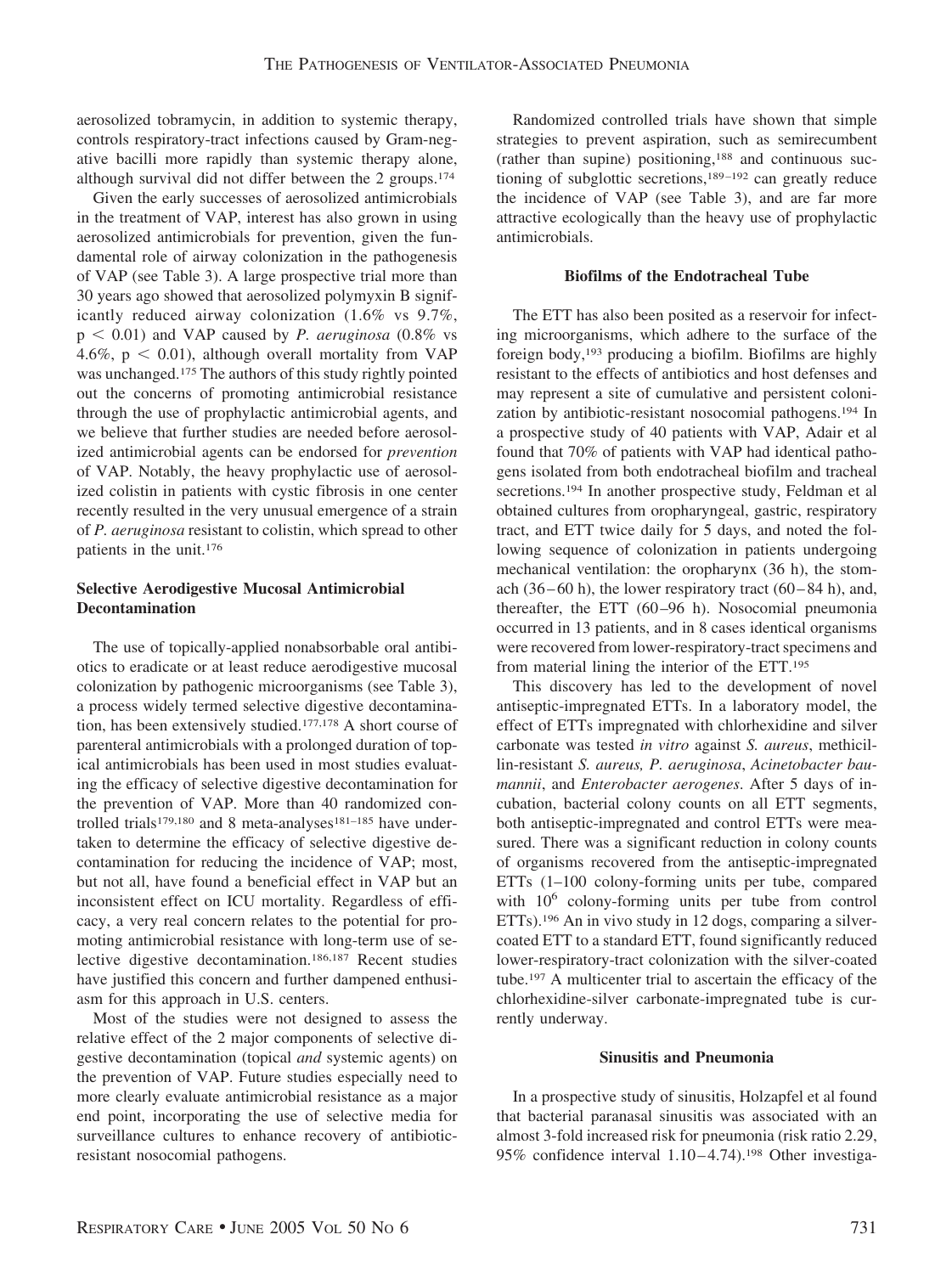tors have found similar results.199,200 However, it is unclear whether sinus infection precedes and then predisposes to the development of VAP or is a noncausal epiphenomenon. Further studies are needed before a systematic search for sinusitis can be recommended in every patient with VAP.

Microbiologic analysis of a sinus aspirate in a patient with suspected sinusitis and VAP may serve to assist in the diagnosis of VAP, as the pathogens causing VAP and nosocomial sinusitis are virtually identical. In a prospective study, Souweine et al found that in patients with VAP and sinusitis the same pathogens were recovered in cultures from both sites of infection.200

# **The Role of Respiratory Equipment in Causing VAP**

Condensates of ventilator circuits can also be a potential source of microorganisms; numerous studies have shown that manipulation of circuits can increase the risk of VAP.201,202 Goularte et al found that changing circuits every 48 hours instead of every 24 hours decreased the incidence of VAP.202 In a randomized trial, Kollef et al found that eliminating routine changes of ventilator circuits altogether did not result in an increased incidence of VAP and resulted in substantial cost savings.201 Closed tracheal suctioning has been associated with an increased risk of colonization; however, the risk of VAP was not increased.203 Table 2 shows major outbreaks of VAP related to contaminated respiratory equipment or transfer of microorganisms from health-care workers or other patients to susceptible patients; most outbreaks were caused by *P. aeruginosa* and *B. cepacia.*

# **Hospital Water**

A variety of organisms, including bacteria, mycobacteria, fungi, and parasites, are isolated from hospital water systems and have been implicated in endemic and epidemic nosocomial infections.70 Many of these outbreaks were caused by bacteria typically thought of as "water" organisms such as *P. aeruginosa*, 72–74 *Stenotrophomonas* maltophilia,<sup>75</sup> and A. baumannii;<sup>76–79</sup> however, the hospital water organisms most commonly implicated in epidemic nosocomial pneumonia are the *Legionella* species (see Table 2).80

The first reports describing *Legionella* species as human pathogens were published in 1976. The genus *Legionella* is composed of 48 different species and 70 different serotypes, although *L. pneumophila* accounts for the vast majority of human infections  $( > 90\%)$ , with other species, such as *Legionella longbeachae*, *Legionella bozmanii*, and *Legionella micdadei*, being isolated far less commonly.81 Nosocomial legionellosis was first described in 1979,82 and it is estimated that  $25-45\%$  of all cases of legionellosis are acquired in the health-care setting,<sup>82</sup> with a mortality that approaches 30%.83 Legionella contamination of hospital potable water remains underappreciated, despite studies showing that *Legionella* species can be recovered from 12–70% of hospital water systems,<sup>84</sup> and studies have demonstrated an uncovering of unrecognized cases when aggressive diagnostic and surveillance methods are employed.86,87 Characteristics of water systems that enhance legionella contamination of hospital water include plumbing with dead-ends that produce water stagnation, largevolume water heaters that result in inefficient heating of hospital water, water sediment build-up, heated-water temperatures  $\leq 60^{\circ}$ C, tap-water temperatures  $\leq 50^{\circ}$ C, water  $pH \leq 8$ , and municipal water not treated with monochloramine.88 – 89

# **Hospital Air**

Filamentous fungi and molds are the primary microorganisms routinely found in ambient air, including hospital air, and more than 2 decades ago infections caused by these organisms were considered a curiosity. The enormous increase in immunocompromised patients as a result of greatly increased bone-marrow and solid-organ transplantation and the epidemic of acquired immune deficiency syndrome has changed this view,134 and numerous outbreaks of filamentous fungal infection have now been reported (see Table 2), most linked to new construction or renovation or to breakdowns in air-handling systems.135 Pegues et al reported an unusual outbreak of invasive pulmonary aspergillosis among orthotopic liver-transplant recipients, traced to massive aerosolization of spores following wound dressing changes in a patient with a surgical wound infection caused by *Aspergillus fumigatus*. 135

Routine high-efficiency-particulate-arrestor (HEPA) filtration of intake air in units with patients at risk can greatly reduce the risk of invasive fungal infection (see Table 3),136,137 although outbreaks of infections caused by filamentous fungi have continued to be reported during periods of construction, when ambient levels of fungi rise sharply and overwhelm engineering controls.138,148

The spread of the SARS virus was effectively contained by stringent respiratory isolation precautions designed to prevent airborne transmission. Routine use of high-quality filtration masks, ideally N-95 masks, but even surgical masks,<sup>130</sup> combined with full barrier precautions in a single room was highly effective in preventing spread to other patients and health care workers where it was most carefully studied, in Hong Kong, Singapore, and Canada.<sup>131</sup> Persons exposed to SARS must be quarantined; however, there is no need to extend the period of quarantine of exposed persons beyond 10 days, as very few persons develop clinical SARS more than 10 days after exposure.<sup>132</sup>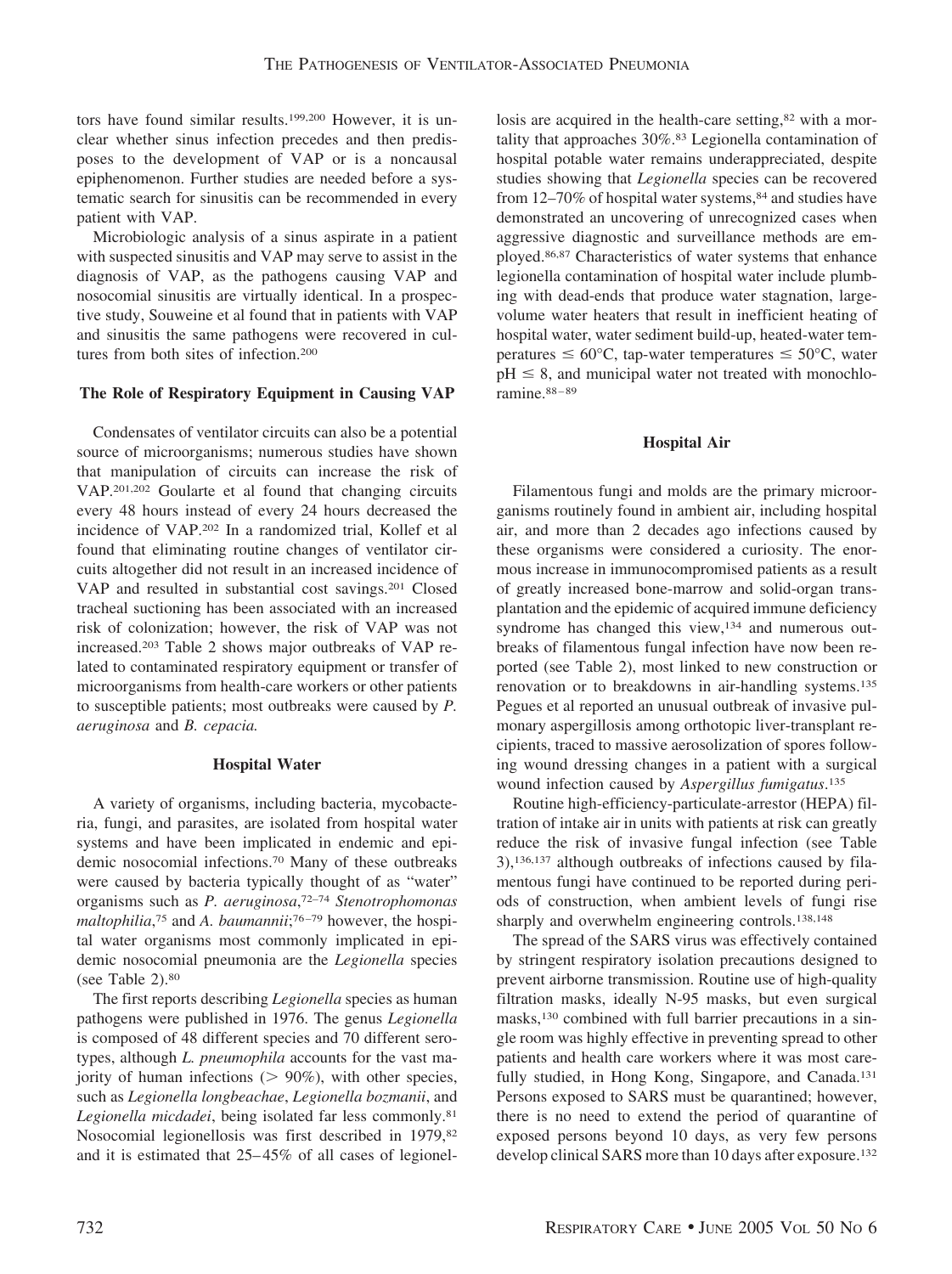The prevention of nosocomial transmission of community-acquired respiratory viral infections, such as influenza, also deserves mention, given the numerous institutional outbreaks reported (see Table 2).133 Infection control practices to prevent nosocomial spread of respiratory viral infections include: (1) a high level of immunization of patients and staff against influenza; (2) prevention of patient contact with persons (friends, family, and health-care staff) who have active respiratory symptoms; (3) use of rapid diagnostic tests to quickly identify symptomatic patients with potentially transmissible viral pathogens, to facilitate early implementation of isolation precautions; (4) cohorting patients with confirmed infection when single rooms are not available; and (5) placement of patients with suspected community-acquired respiratory viral infections in droplet isolation precautions. The use of more aggressive isolation procedures, such as contact and airborne isolation precautions, with or without the use of prophylactic antiviral agents, deserves consideration with outbreaks among very-high-risk patients.15

## **Summary**

In sum, the major route of pulmonary infection in *endemic* VAP is aspiration of oropharyngeal secretions colonized by nosocomial organisms, especially enteric Gramnegative bacilli or *S. aureus*. The stomach and/or the intestine may play a secondary role as a reservoir of nosocomial organisms; however, the digestive tract does not appear to be the *initial* site of colonization in most cases of VAP. ETT biofilm may contribute to sustaining colonization, creating an increased risk of infection, and further studies are needed to determine the exact role that ETT biofilm plays in facilitating infection and sustaining it. With *epidemic* VAP, contaminated respiratory equipment and medical aerosols are the major sources; however, contaminated hospital air (*Aspergillus*) and water (*Legionella*) are also important causes of nosocomial pneumonia deriving from environmental reservoirs. Future research needs to focus on delineating more clearly the sequence of aerodigestive-tract colonization, including the relative importance of the various sites of potential early colonization: the oropharynx, stomach, and trachea. Better understanding of pathogenesis and epidemiology is essential to devising more effective strategies for prevention of VAP.

#### **REFERENCES**

- 1. Ibrahim EH, Mehringer L, Prentice D, Sherman G, Schaiff R, Fraser V, Kollef MH. Early versus late enteral feeding of mechanically ventilated patients: results of a clinical trial. JPEN J Parenter Enteral Nutr 2002;26(3):174–181.
- 2. Kollef MH, Vlasnik J, Sharpless L, Pasque C, Murphy D, Fraser V. Scheduled change of antibiotic classes: a strategy to decrease the

incidence of ventilator-associated pneumonia. Am J Respir Crit Care Med 1997;156(4 Pt 1):1040–1048.

- 3. Sirvent JM, Torres A, El-Ebiary M, Castro P, de Batlle J, Bonet A. Protective effect of intravenously administered cefuroxime against nosocomial pneumonia in patients with structural coma. Am J Respir Crit Care Med 1997;155(5):1729–1734.
- 4. Rello J, Ollendorf DA, Oster G, Vera-Llonch M, Bellm L, Redman R, et al. Epidemiology and outcomes of ventilator-associated pneumonia in a large US database. Chest 2002;122(6):2115–2121.
- 5. Bercault N, Boulain T. Mortality rate attributable to ventilatorassociated nosocomial pneumonia in an adult intensive care unit: a prospective case-control study. Crit Care Med 2001;29(12):2303– 2309.
- 6. Heyland DK, Cook DJ, Griffith L, Keenan SP, Brun-Buisson C. The attributable morbidity and mortality of ventilator-associated pneumonia in the critically ill patient.The Canadian Critical Trials Group. Am J Respir Crit Care Med 1999;159(4 Pt 1):1249–1256.
- 7. Warren DK, Shukla SJ, Olsen MA, Kollef MH, Hollenbeak CS, Cox MJ, et al. Outcome and attributable cost of ventilator-associated pneumonia among intensive care unit patients in a suburban medical center. Crit Care Med 2003;31(5):1312–1317.
- 8. Craig CP, Connelly S. Effect of intensive care unit nosocomial pneumonia on duration of stay and mortality. Am J Infect Control 1984;12(4):233–238.
- 9. Fagon JY, Chastre J, Hance AJ, Montravers P, Novara A, Gibert C. Nosocomial pneumonia in ventilated patients: a cohort study evaluating attributable mortality and hospital stay. Am J Med 1993; 94(3):281–288.
- 10. Cunnion KM, Weber DJ, Broadhead WE, Hanson LC, Pieper CF, Rutala WA. Risk factors for nosocomial pneumonia: comparing adult critical-care populations. Am J Respir Crit Care Med 1996; 153(1):158–162.
- 11. Maki DG. Control of colonization and transmission of pathogenic bacteria in the hospital. Ann Intern Med 1978;89(5 Pt 2 Suppl): 777–780.
- 12. Cassiere HA, Niederman MS. New etiopathogenic concepts of ventilator-associated pneumonia. Semin Respir Infect 1996;11:13–23.
- 13. Collard HR, Saint S, Matthay MA. Prevention of ventilator-associated pneumonia: an evidence-based systematic review. Ann Intern Med 2003;138(6):494–501.
- 14. Kollef MH. Prevention of hospital-associated pneumonia and ventilator-associated pneumonia. Crit Care Med 2004;32(6):1396-1405.
- 15. Tablan OC, Anderson LJ, Besser R, Bridges C, Hajjeh R. Guidelines for preventing health-care–associated pneumonia, 2003: recommendations of CDC and the Healthcare Infection Control Practices Advisory Committee. MMWR Recomm Rep 2004;53(RR-3): 1–36.
- 16. Zhang P, Summer WR, Bagby GJ, Nelson S. Innate immunity and pulmonary host defense. Immunol Rev 2000;173:39–51.
- 17. Mason CM, Nelson S. Normal host defenses and impairments associated with the delayed resolution of pneumonia. Semin Respir Infect 1992;7(4):243–255.
- 18. Lees AW, McNaught W. Bacteriology of lower-respiratory-tract secretions, sputum, and upper-respiratory-tract secretions in "normals" and chronic bronchitics. Lancet 1959;2:1112–1115.
- 19. Laurenzi GA, Potter RT, Kass EH. Bacteriologic flora of the lower respiratory tract. N Engl J Med 1961;265:1273–1278.
- 20. Lillehoj ER, Kim KC. Airway mucus: its components and function. Arch Pharm Res 2002;25(6):770–780.
- 21. Salathe M, Wanner A. Nospecific host defenses: mucociliary clearance and cough. In: Niederman M, ed. Respiratory Infections. Philadelphia: Saunders; 1994:17–32.
- 22. Zeiher BG, Hornick DB. Pathogenesis of respiratory infections and host defenses. Curr Opin Pulm Med 1996;2(3):166–173.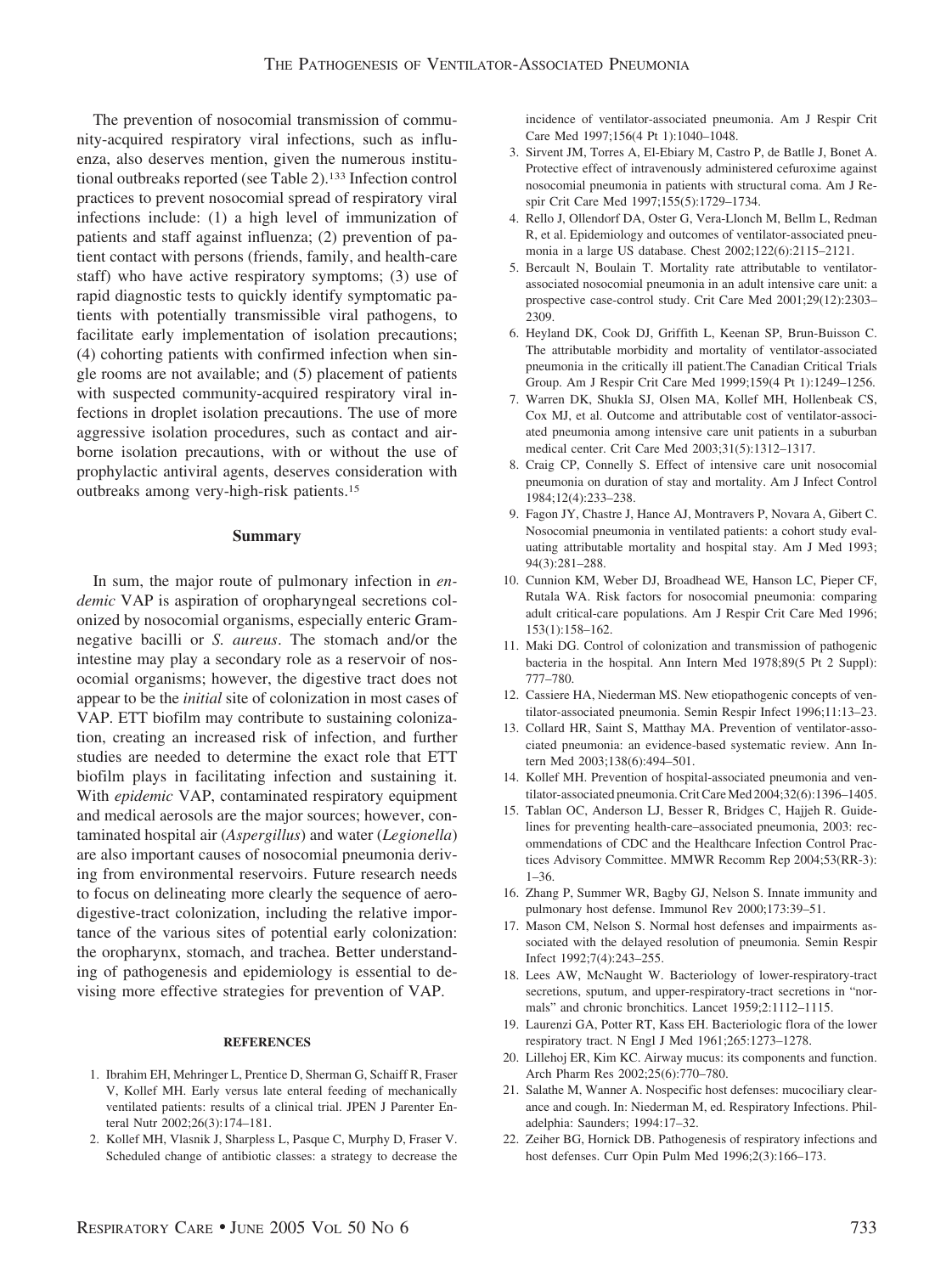- 23. Strieter RM, Belperio JA, Keane MP. Host innate defenses in the lung: the role of cytokines. Curr Opin Infect Dis 2003;16(3):193– 198.
- 24. Johanson WG, Pierce AK, Sanford JP. Changing pharyngeal bacterial flora in hospitalized patients: emergence of Gram-negative bacilli. N Engl J Med 1969;281(21):1137–1140.
- 25. Sigalet DL, Mackenzie SL, Hameed SM. Enteral nutrition and mucosal immunity: implications for feeding strategies in surgery and trauma. Can J Surg 2004;47(2):109–116.
- 26. Gal TJ. How does tracheal intubation alter respiratory mechanics? Probl Anesth 1988;2:191–200.
- 27. Klainer AS, Turndorf H, Wu WH, Maewal H, Allender P. Surface alterations due to endotracheal intubation. Am J Med 1975;58(5): 674–683.
- 28. Cooper JD, Grillo HC. Experimental production and prevention of injury due to cuffed tracheal tubes. Surg Gynecol Obstet 1969; 129(6):1235–1241.
- 29. Levine SA, Niederman MS. The impact of tracheal intubation on host defenses and risks for nosocomial pneumonia. Clin Chest Med 1991;12(3):523–543.
- 30. Bone DK, Davis JL, Zuidema GD, Cameron JL. Aspiration pneumonia. Prevention of aspiration in patients with tracheostomies. Ann Thoracic Surg 1974;18(1):30–37.
- 31. Safdar N, Maki DG. The commonality of risk factors for nosocomial colonization and infection with antimicrobial-resistant *Staphylococcus aureus*, enterococcus, Gram-negative bacilli, *Clostridium difficile* and *Candida*. Ann Intern Med 2002;136(11): 834–844.
- 32. Girou E, Schortgen F, Delclaux C, Brun-Buisson C, Blot F, Lefort Y, et al. Association of noninvasive ventilation with nosocomial infections and survival in critically ill patients. JAMA 2000;284(18): 2361–2367.
- 33. Bersten AD, Holt AW, Vedig AE, Skowronski GA, Baggoley CJ. Treatment of severe cardiogenic pulmonary edema with continuous positive airway pressure delivered by face mask. N Engl J Med 1991;325(26):1825–1830.
- 34. Bott J, Carroll MP, Conway JH, Keilty SE, Ward EM, Brown AM, et al. Randomised controlled trial of nasal ventilation in acute ventilatory failure due to chronic obstructive airways disease. Lancet 1993;341(8860):1555–1557.
- 35. Brochard L, Mancebo J, Wysocki M, Lofaso F, Conti G, Rauss A, et al. Noninvasive ventilation for acute exacerbations of chronic obstructive pulmonary disease. N Engl J Med 1995;333(13):817– 821.
- 36. Lightowler JV, Wedzicha JA, Elliott MW, Ram FS. Non-invasive positive pressure ventilation to treat respiratory failure resulting from exacerbations of chronic obstructive pulmonary disease: Cochrane systematic review and meta-analysis. BMJ 2003;326(7382): 185.
- 37. de la Torre FJ, Pont T, Ferrer A, Rossello J, Palomar M, Planas M. Pattern of tracheal colonization during mechanical ventilation. Am J Respir Crit Care Med 1995;152(3):1028–1033.
- 38. Ewig S, Torres A, El-Ebiary M, Fabregas N, Hernandez C, Gonzalez J, et al. Bacterial colonization patterns in mechanically ventilated patients with traumatic and medical head injury. Incidence, risk factors, and association with ventilator-associated pneumonia. Am J Respir Crit Care Med 1999;159(1):188–198.
- 39. George DL, Falk PS, Wunderink RG, Leeper KV Jr, Meduri GU, Steere EL, et al. Epidemiology of ventilator-acquired pneumonia based on protected bronchoscopic sampling. Am J Respir Crit Care Med 1998;158(6):1839–1847.
- 40. Estes RJ, Meduri GU. The pathogenesis of ventilator-associated pneumonia: I. Mechanisms of bacterial transcolonization and airway inoculation. Intensive Care Med 1995;21(4):365–383.
- 41. Hamill RJ, Houston ED, Georghiou PR, Wright CE, Koza MA, Cadle RM, et al. An outbreak of *Burkholderia* (formerly *Pseudomonas*) *cepacia* respiratory tract colonization and infection associated with nebulized albuterol therapy. Ann Intern Med 1995;122(10): 762–766.
- 42. Alcon A, Fabregas N, Torres A. Hospital-acquired pneumonia: etiologic considerations. Infect Dis Clin North Am 2003;17(4):679– 695.
- 43. Maki DG. Preventing infection in intravenous therapy. Anesth Analg 1977;56(1):141–153.
- 44. Crnich CJ, Maki DG. The promise of novel technology for the prevention of intravascular device-related bloodstream infection. II. Long-term devices. Clin Infect Dis 2002;34(10):1362–1368.
- 45. Edmondson EB, Reinarz JA, Pierce AK, Sanford JP. Nebulization equipment. A potential source of infection in Gram-negative pneumonias. Am J Dis Child 1966;111(4):357–360.
- 46. Mertz JJ, Scharer L, McClement JH. A hospital outbreak of Klebsiella pneumonia from inhalation therapy with contaminated aerosol solutions. Am Rev Respir Dis 1967;95(3):454–460.
- 47. Ringrose RE, McKown B, Felton FG, Barclay BO, Muchmore HG, Rhoades ER. A hospital outbreak of *Serratia marcescens* associated with ultrasonic nebulizers. Ann Intern Med 1968;69(4):719–729.
- 48. Gorman GW, Yu VL, Brown A, Hall JA, Martin WT, Bibb WF, et al. Isolation of Pittsburgh pneumonia agent from nebulizers used in respiratory therapy. Ann Intern Med 1980;93(4):572–573.
- 49. Craven DE, Lichtenberg DA, Goularte TA, Make BJ, McCabe WR. Contaminated medication nebulizers in mechanical ventilator circuits. Source of bacterial aerosols. Am J Med 1984;77(5):834–838.
- 50. Takigawa K, Fujita J, Negayama K, Yamagishi Y, Yamaji Y, Ouchi K, et al. Nosocomial outbreak of *Pseudomonas cepacia* respiratory infection in immunocompromised patients associated with contaminated nebulizer devices. Kansenshogaku Zasshi 1993;67(11):1115– 1125.
- 51. Cobben NA, Drent M, Jonkers M, Wouters EF, Vaneechoutte M, Stobberingh EE. Outbreak of severe *Pseudomonas aeruginosa* respiratory infections due to contaminated nebulizers. J Hosp Infect 1996;33:63–70.
- 52. Reboli AC, Koshinski R, Arias K, Marks-Austin K, Stieritz D, Stull TL. An outbreak of *Burkholderia cepacia* lower respiratory tract infection associated with contaminated albuterol nebulization solution. Infect Control Hosp Epidemiol 1996;17:741–743.
- 53. Southwick KL, Hoffmann K, Ferree K, Matthews J, Salfinger M. Cluster of tuberculosis cases in North Carolina: possible association with atomizer use. Am J Infect Control 2001;29(1):1–6.
- 54. Weems JJ, Jr. Nosocomial outbreak of *Pseudomonas cepacia* associated with contamination of reusable electronic ventilator temperature probes. Infect Control Hosp Epidemiol 1993;14:583–586.
- 55. Berthelot P, Grattard F, Mahul P, et al. Ventilator temperature sensors: an unusual source of *Pseudomonas cepacia* in nosocomial infection. J Hosp Infect 1993;25:33–43.
- 56. Rogues AM, Maugein J, Allery A, et al. Electronic ventilator temperature sensors as a potential source of respiratory tract colonization with *Stenotrophomonas maltophilia*. J Hosp Infect 2001;49: 289–292.
- 57. Grieble HG, Colton FR, Bird TJ, Toigo A, Griffith LG. Fineparticle humidifiers. Source of *Pseudomonas aeruginosa* infections in a respiratory-disease unit. N Engl J Med 1970;282(10):531–535.
- 58. Cross AS, Roup B. Role of respiratory assistance devices in endemic nosocomial pneumonia. Am J Med 1981;70(3):681–365.
- 59. Hovig B. Lower respiratory tract infections associated with respiratory therapy and anaesthesia equipment. J Hosp Infect 1981;2(4): 301–315.
- 60. Pegues CF, Pegues DA, Ford DS, et al. *Burkholderia cepacia* respiratory tract acquisition: epidemiology and molecular character-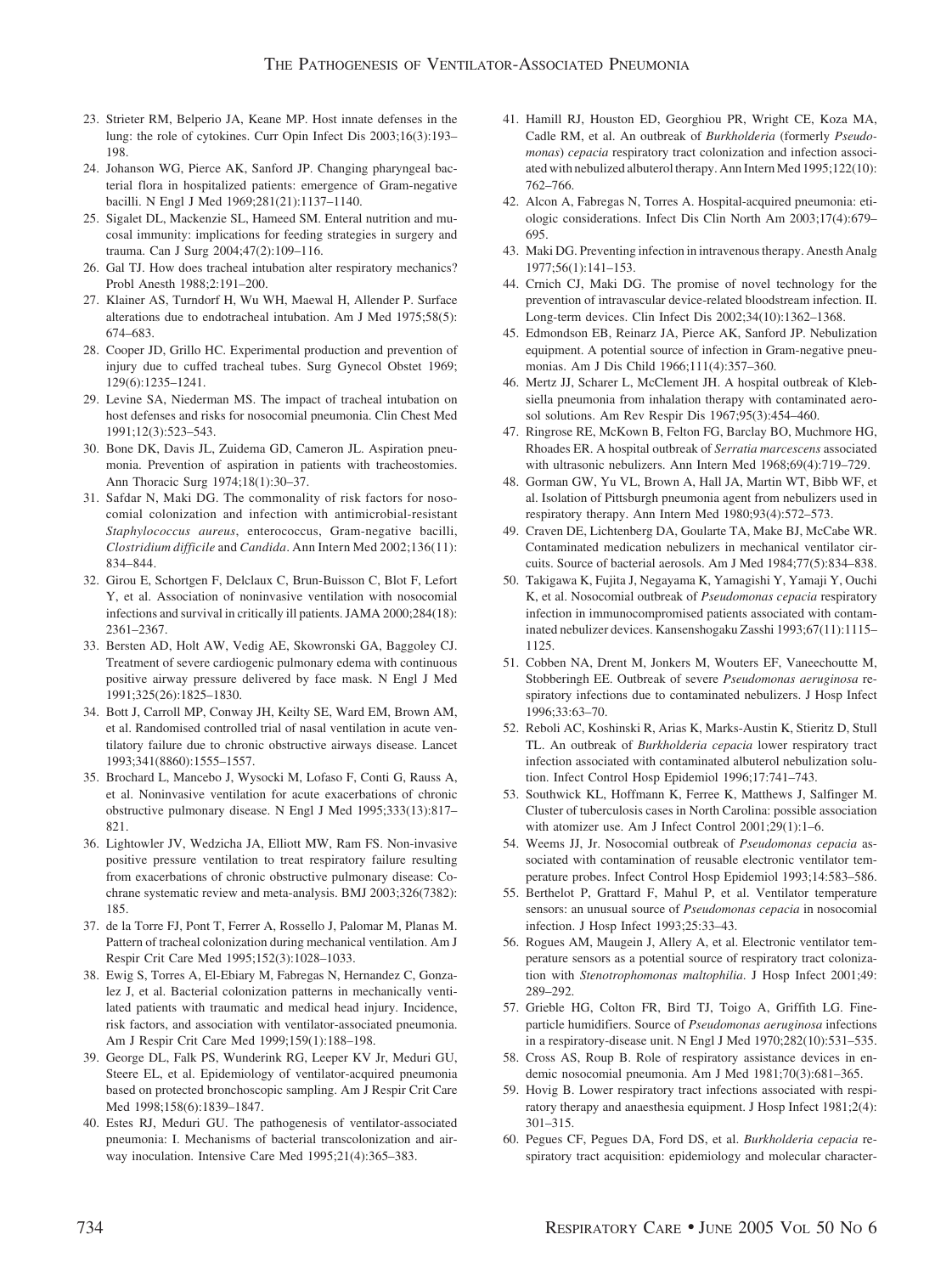ization of a large nosocomial outbreak. Epidemiol Infect 1996;116: 309–317.

- 61. Hartstein AI, Rashad AL, Liebler JM, et al. Multiple intensive care unit outbreak of *Acinetobacter calcoaceticus* subspecies anitratus respiratory infection and colonization associated with contaminated, reusable ventilator circuits and resuscitation bags. Am J Med 1988; 85:624–631.
- 62. Gray J, George RH, Durbin GM, Ewer AK, Hocking MD, Morgan ME. An outbreak of Bacillus cereus respiratory tract infections on a neonatal unit due to contaminated ventilator circuits. J Hosp Infect 1999;41:19–22.
- 63. Jumaa P, Chattopadhyay B. Outbreak of gentamicin, ciprofloxacinresistant *Pseudomonas aeruginosa* in an intensive care unit, traced to contaminated quivers. J Hosp Infect 1994;28:209–218.
- 64. Kolmos HJ, Thuesen B, Nielsen SV, Lohmann M, Kristoffersen K, Rosdahl VT. Outbreak of infection in a burns unit due to *Pseudomonas aeruginosa* originating from contaminated tubing used for irrigation of patients. J Hosp Infect 1993;24:11–21.
- 65. Cunha BA, Klimek JJ, Gracewski J, McLaughlin JC, Quintiliani R. A common source outbreak of acinetobacter pulmonary infections traced to Wright respirometers. Postgrad Med J 1980;56:169–172.
- 66. Cefai C, Richards J, Gould FK, McPeake P. An outbreak of acinetobacter respiratory tract infection resulting from incomplete disinfection of ventilatory equipment. J Hosp Infect 1990;15:177–182.
- 67. Burns DN, Wallace RJ Jr, Schultz ME, Zhang YS, Zubairi SQ, Pang YJ, et al. Nosocomial outbreak of respiratory tract colonization with *Mycobacterium fortuitum*: demonstration of the usefulness of pulsed field gel electrophoresis in epidemiological investigation. Am Rev Respir Dis 1991;144(5):1153–1159.
- 68. Laussucq S, Baltch AL, Smith RP, Smithwick RW, Davis BJ, Desjardin EK, et al. Nosocomial *Mycobacterium fortuitum* colonization from a contaminated ice machine. Am Rev Respir Dis 1988;138(4): 891–894.
- 69. Wallace RJ, Brown BA, Griffith DE. Nosocomial outbreaks/pseudo-outbreaks caused by nontuberculous mycobacteria. Ann Rev Microbiol 1998;52:453–490.
- 70. Anaissie EJ, Penzak SR, Dignani MC. The hospital water supply as a source of nosocomial infections: a plea for action. Arch Internal Med 2002;162:1483–1492.
- 71. Rudnick JR, Beck-Sague CM, Anderson RL, Schable B, Miller JM, Jarvis WR. Gram-negative bacteremia in open-heart-surgery patients traced to probable tap-water contamination of pressure-monitoring equipment. Infect Control Hosp Epidemiol 1996;17:281– 285.
- 72. Bert F, Maubec E, Bruneau B, Berry P, Lambert-Zechovsky N. Multi-resistant *Pseudomonas aeruginosa* outbreak associated with contaminated tap water in a neurosurgery intensive care unit. J Hosp Infect 1998;39:53–62.
- 73. Trautmann M, Michalsky T, Wiedeck H, Radosavljevic V, Ruhnke M. Tap water colonization with *Pseudomonas aeruginosa* in a surgical intensive care unit (ICU) and relation to pseudomonas infections of ICU patients. Infect Control Hosp Epidemiol 2001;22:49– 52.
- 74. Reuter S, Sigge A, Wiedeck H, Trautmann M. Analysis of transmission pathways of *Pseudomonas aeruginosa* between patients and tap water outlets. Crit Care Med 2002;30:2222–2228.
- 75. Weber DJ, Rutala WA, Blanchet CN, Jordan M, Gergen MF. Faucet aerators: A source of patient colonization with *Stenotrophomonas maltophilia*. Am J Infect Control 1999;27:59–63.
- 76. Struelens MJ, Carlier E, Maes N, Serruys E, Quint WG, van Belkum A. Nosocomial colonization and infection with multiresistant *Acinetobacter baumannii*: outbreak delineation using DNA macrorestriction analysis and PCR-fingerprinting. J Hosp Infect 1993;25: 15–32.
- 77. Aygun G, Demirkiran O, Utku T, et al. Environmental contamination during a carbapenem-resistant *Acinetobacter baumannii* outbreak in an intensive care unit. J Hosp Infect 2002;52:259–262.
- 78. Simor AE, Lee M, Vearncombe M, et al. An outbreak due to multiresistant *Acinetobacter baumannii* in a burn unit: risk factors for acquisition and management. Infect Control Hosp Epidemiol 2002;23:261–267.
- 79. Wang SH, Sheng WH, Chang YY, et al. Healthcare-associated outbreak due to pan-drug resistant *Acinetobacter baumannii* in a surgical intensive care unit. J Hosp Infect 2003;53:97–102.
- 80. Sabria M, Yu VL. Hospital-acquired legionellosis: solutions for a preventable infection. Lancet 2002;2:368–373.
- 81. Yu VL, Plouffe JF, Pastoris MC, et al. Distribution of *Legionella* species and serogroups isolated by culture in patients with sporadic community-acquired legionellosis: an international collaborative survey. J Infect Dis 2002;186:127–128.
- 82. Haley CE, Cohen ML, Halter J, Meyer RD. Nosocomial Legionnaires' disease: a continuing common-source epidemic at Wadsworth Medical Center. Ann Intern Med 1979;90:583–586.
- 83. Anonymous. Guidelines for prevention of nosocomial pneumonia. Centers for Disease Control and Prevention. MMWR Recommend Rep 1997;46:1–79.
- 84. Benin AL, Benson RF, Besser RE. Trends in Legionnaires' disease, 1980–1998: declining mortality and new patterns of diagnosis. Clin Infect Dis 2002;35:1039–1046.
- 85. Yu VL. Resolving the controversy on environmental cultures for Legionella: a modest proposal. Infect Control Hosp Epidemiol 1998; 19:893–897.
- 86. Lepine LA, Jernigan DB, Butler JC, et al. A recurrent outbreak of nosocomial Legionnaires' disease detected by urinary antigen testing: evidence for long-term colonization of a hospital plumbing system. Infect Control Hosp Epidemiol 1998;19:905–910.
- 87. Alary M, Joly JR. Factors contributing to the contamination of hospital water distribution systems by legionellae. J Infect Dis 1992; 165:565–569.
- 88. Kool JL, Bergmire-Sweat D, Butler JC, et al. Hospital characteristics associated with colonization of water systems by Legionella and risk of nosocomial Legionnaires' disease: a cohort study of 15 hospitals. Infect Control Hosp Epidemiol 1999;20:798–805.
- 89. Fields BS, Benson RF, Besser RE. Legionella and Legionnaires' disease: 25 years of investigation. Clin Microbiol Rev 2002;15: 506–526.
- 90. Graman PS, Quinlan GA, Rank JA. Nosocomial legionellosis traced to a contaminated ice machine. Infect Control Hosp Epidemiol 1997;18:637–640.
- 91. Venezia RA, Agresta MD, Hanley EM, Urquhart K, Schoonmaker D. Nosocomial legionellosis associated with aspiration of nasogastric feedings diluted in tap water. Infect Control Hosp Epidemiol 1994;15:529–533.
- 92. Darelid J, Bengtsson L, Gastrin B, et al. An outbreak of Legionnaires' disease in a Swedish hospital. Scand J Infect Dis 1994;26: 417–425.
- 93. Nechwatal R, Ehret W, Klatte OJ, Zeissler HJ, Prull A, Lutz H. Nosocomial outbreak of legionellosis in a rehabilitation center. Demonstration of potable water as a source. Infection 1993;21:235–240.
- 94. Levin AS, Caiaffa Filho HH, Sinto SI, Sabbaga E, Barone AA, Mendes CM. An outbreak of nosocomial Legionnaires' disease in a renal transplant unit in Sao Paulo, Brazil. Legionellosis Study Team J Hosp Infect 1991;18:243–248.
- 95. Kool JL, Fiore AE, Kioski CM, et al. More than 10 years of unrecognized nosocomial transmission of Legionnaires' disease among transplant patients. Infect Control Hosp Epidemiol 1998;19:898– 904.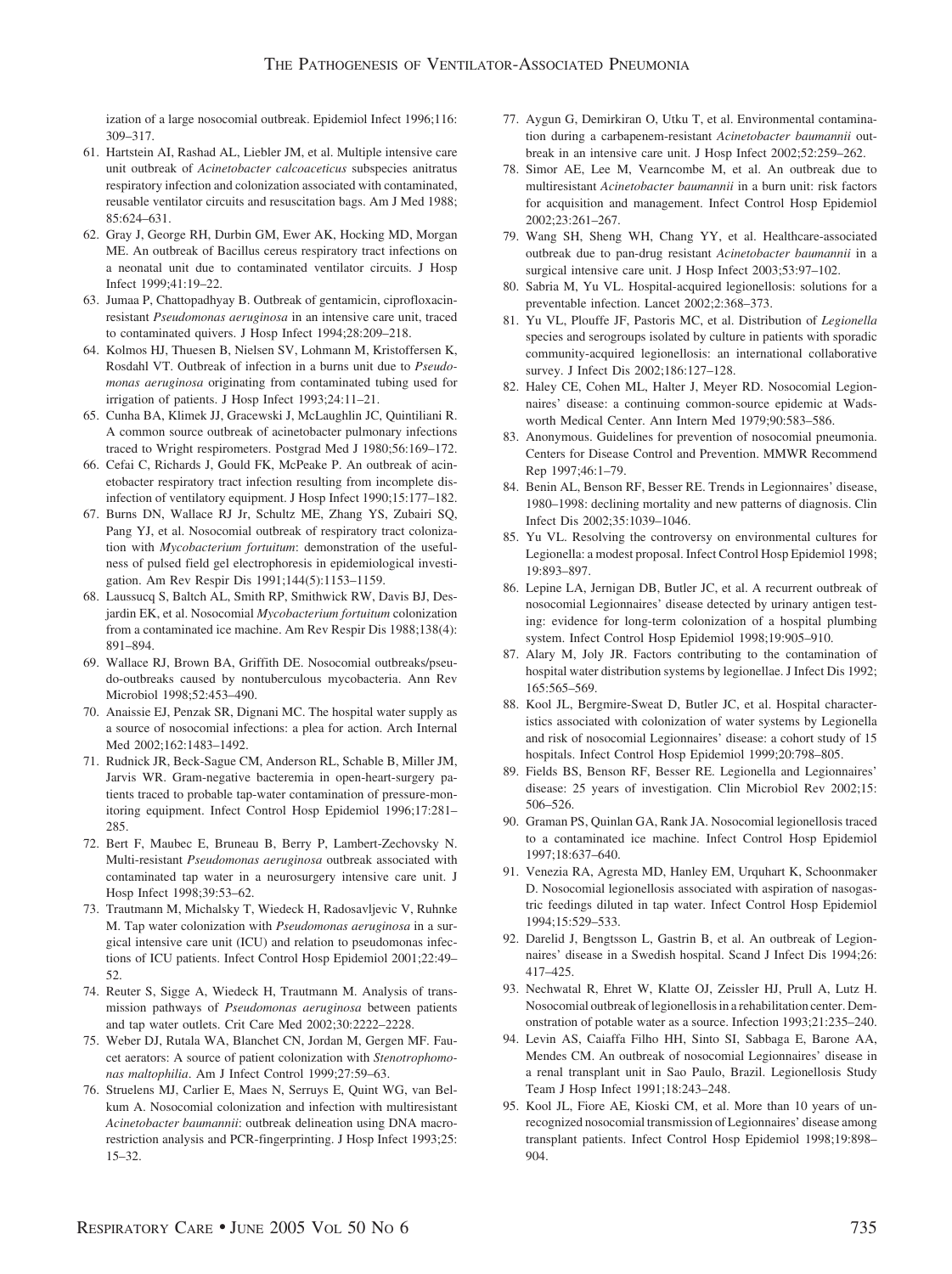- 96. Hanrahan JP, Morse DL, Scharf VB, et al. A community hospital outbreak of legionellosis. Transmission by potable hot water. Am J Epidemiol 1987;125:639–649.
- 97. Stout J, Yu VL, Vickers RM, Shonnard J. Potable water supply as the hospital reservoir for Pittsburgh pneumonia agent. Lancet 1982; 1:471–472.
- 98. Helms CM, Massanari RM, Zeitler R, et al. Legionnaires' disease associated with a hospital water system: a cluster of 24 nosocomial cases. Ann Intern Med 1983;99:172–178.
- 99. Muscarella LF. Contribution of tap water and environmental surfaces to nosocomial transmission of antibiotic-resistant *Pseudomonas aeruginosa*. Infect Control Hosp Epidemiol 2004;25:342–345.
- 100. Schelenz S, French G. An outbreak of multidrug-resistant *Pseudomonas aeruginosa* infection associated with contamination of bronchoscopes and an endoscope washer-disinfector. J Hosp Infect 2000; 46(1):23–30.
- 101. Sorin M, Segal-Maurer S, Mariano N, Urban C, Combest A, Rahal JJ. Nosocomial transmission of imipenem-resistant *Pseudomonas aeruginosa* following bronchoscopy associated with improper connection to the Steris System 1 processor. Infect Control Hosp Epidemiol 2001;22(7):409–413.
- 102. Srinivasan A, Wolfenden LL, Song X, Mackie K, Hartsell TL, Jones HD, et al. An outbreak of *Pseudomonas aeruginosa* infections associated with flexible bronchoscopes. N Engl J Med 2003; 348(3):221–227.
- 103. Wheeler PW, Lancaster D, Kaiser AB. Bronchopulmonary crosscolonization and infection related to mycobacterial contamination of suction valves of bronchoscopes. J Infect Dis 1989;159(5):954– 958.
- 104. Michele TM, Cronin WA, Graham NM, Dwyer DM, Pope DS, Harrington S, et al. Transmission of *Mycobacterium tuberculosis* by a fiberoptic bronchoscope. Identification by DNA fingerprinting. JAMA 1997;278(13):1093–1095.
- 105. Fraser VJ, Jones M, Murray PR, Medoff G, Zhang Y, Wallace RJ Jr. Contamination of flexible fiberoptic bronchoscopes with *Mycobacterium chelonae* linked to an automated bronchoscope disinfection machine. Am Rev Respir Dis 1992;145(4 Pt 1):853–855.
- 106. Agerton T, Valway S, Gore B, Pozsik C, Plikaytis B, Woodley C, Onorato I. Transmission of a highly drug-resistant strain (strain W1) of *Mycobacterium tuberculosis*. Community outbreak and nosocomial transmission via a contaminated bronchoscope. JAMA 1997;278(13):1073–1077.
- 107. Weber DJ, Rutala WA. Lessons from outbreaks associated with bronchoscopy. Infect Control Hosp Epidemiol 2001;22(7):403–408.
- 108. Walter VA, DiMarino AJ Jr. American Society for Gastrointestinal Endoscopy-Society of Gastroenterology Nurses and Associates Endoscope Reprocessing Guidelines. Gastrointest Endosc Clin N Am 2000;10(2):265–273.
- 109. Moolenaar RL, Crutcher JM, San Joaquin VH, et al. A prolonged outbreak of *Pseudomonas aeruginosa* in a neonatal intensive care unit: did staff fingernails play a role in disease transmission? Infect Control Hosp Epidemiol 2000;21:80–85.
- 110. Gupta A, Della-Latta P, Todd B, et al. Outbreak of extended-spectrum beta-lactamase-producing *Klebsiella pneumoniae* in a neonatal intensive care unit linked to artificial nails. Infect Control Hosp Epidemiol 2004;25:210–215.
- 111. Shamseldin el Shafie S, Smith W, Donnelly G. An outbreak of gentamicin-resistant *Klebsiella pneumoniae* in a neonatal ward. Cent Eur J Public Health 1995;3:129–131.
- 112. Zawacki A, O'Rourke E, Potter-Bynoe G, Macone A, Harbarth S, Goldmann D. An outbreak of *Pseudomonas aeruginosa* pneumonia and bloodstream infection associated with intermittent otitis externa in a healthcare worker. Infect Control Hosp Epidemiol 2004;25: 1083–1089.
- 113. Gras-Le Guen C, Lepelletier D, Debillon T, Gournay V, Espaze E, Roze JC. Contamination of a milk bank pasteuriser causing a *Pseudomonas aeruginosa* outbreak in a neonatal intensive care unit. Arch Dis Child Fetal Neonatal Ed 2003;88:F434–F435.
- 114. Garland SM, Mackay S, Tabrizi S, Jacobs S. *Pseudomonas aeruginosa* outbreak associated with a contaminated blood-gas analyser in a neonatal intensive care unit. J Hosp Infect 1996;33:145–151.
- 115. Matrician L, Ange G, Burns S, et al. Outbreak of nosocomial *Burkholderia cepacia* infection and colonization associated with intrinsically contaminated mouthwash. Infect Control Hosp Epidemiol 2000;21:739–741.
- 116. File TM, Jr., Tan JS, Thomson RB, Jr., Stephens C, Thompson P. An outbreak of *Pseudomonas aeruginosa* ventilator-associated respiratory infections due to contaminated food coloring dye–further evidence of the significance of gastric colonization preceding nosocomial pneumonia. Infect Control Hosp Epidemiol 1995;16:417– 448.
- 117. Gravel D, Sample ML, Ramotar K, Toye B, Oxley C, Garber G. Outbreak of *Burkholderia cepacia* in the adult intensive care unit traced to contaminated indigo-carmine dye. Infect Control Hosp Epidemiol 2002;23:103–106.
- 118. World Health Organization. Summary of probable SARS cases with onset of illness from 1 November 2002 to 31 July 2003. Available at http://www.who.int/csr/sars/country/table2003\_09\_23/ en. Accessed March 31, 2005.
- 119. Peiris JS, Yuen KY, Osterhaus AD, Stohr K. The severe acute respiratory syndrome. N Engl J Med 2003;349(25):2431–2441.
- 120. Lipsitch M, Cohen T, Cooper B, Robins JM, Ma S, James L, et al. Transmission dynamics and control of severe acute respiratory syndrome. Science 2003;300(5627):1966–1970.
- 121. Drinka PJ, Gravenstein S, Krause P, Langer EH, Barthels L, Dissing M, et al. Non-influenza respiratory viruses may overlap and obscure influenza activity. J Am Geriatr Soc 1999;47(9):1087– 1093.
- 122. Drinka PJ, Gravenstein S, Krause P, Schilling M, Miller BA, Shult P. Outbreaks of influenza A and B in a highly immunized nursing home population. J Fam Pract 1997;45(6):509–514.
- 123. Drinka PJ, Gravenstein S, Schilling M, Krause P, Miller BA, Shult P. Duration of antiviral prophylaxis during nursing home outbreaks of influenza A: a comparison of 2 protocols. Arch Intern Med 1998;158(19):2155–2159.
- 124. Drinka PJ, Krause P, Schilling M, Miller BA, Shult P, Gravenstein S. Report of an outbreak: nursing home architecture and influenza-A attack rates. J Am Geriatr Soc 1996;44(8):910–913.
- 125. Gravenstein S, Ambrozaitis A, Schilling M, Radzisauskiene D, Krause P, Drinka P, et al. Surveillance for respiratory illness in long-term care settings: detection of illness using a prospective research technique. J Am Med Dir Assoc 2000;1(3):122–128.
- 126. Schilling M, Gravenstein S, Drinka P, Cox N, Krause P, Povinelli L, Shult P. Emergence and transmission of amantadine-resistant influenza A in a nursing home. J Am Geriatr Soc 2004;52(12): 2069–2073.
- 127. Schilling M, Povinelli L, Krause P, Gravenstein M, Ambrozaitis A, Jones HH, et al. Efficacy of zanamivir for chemo-prophylaxis of nursing home influenza outbreaks. Vaccine 1998;16(18):1771–1774.
- 128. Centers for Disease Control and Prevention (CDC). Tuberculosis outbreak in a community hospital–District of Columbia, 2002. MMWR Morb Mortal Wkly Rep 2004;19(10):214–216.
- 129. Young LS, Perdreau-Remington F, Winston LG. Clinical, epidemiological and molecular evaluation of a clonal outbreak of methicillin-resistant *Staphylococcus aureus* infection. Clin Infect Dis 2004;38:1075–1083.
- 130. Seto WH, Tsang D, Yung RW, al. E. Expert SARS. Group of hospital authority. Effectiveness of precautions against droplets and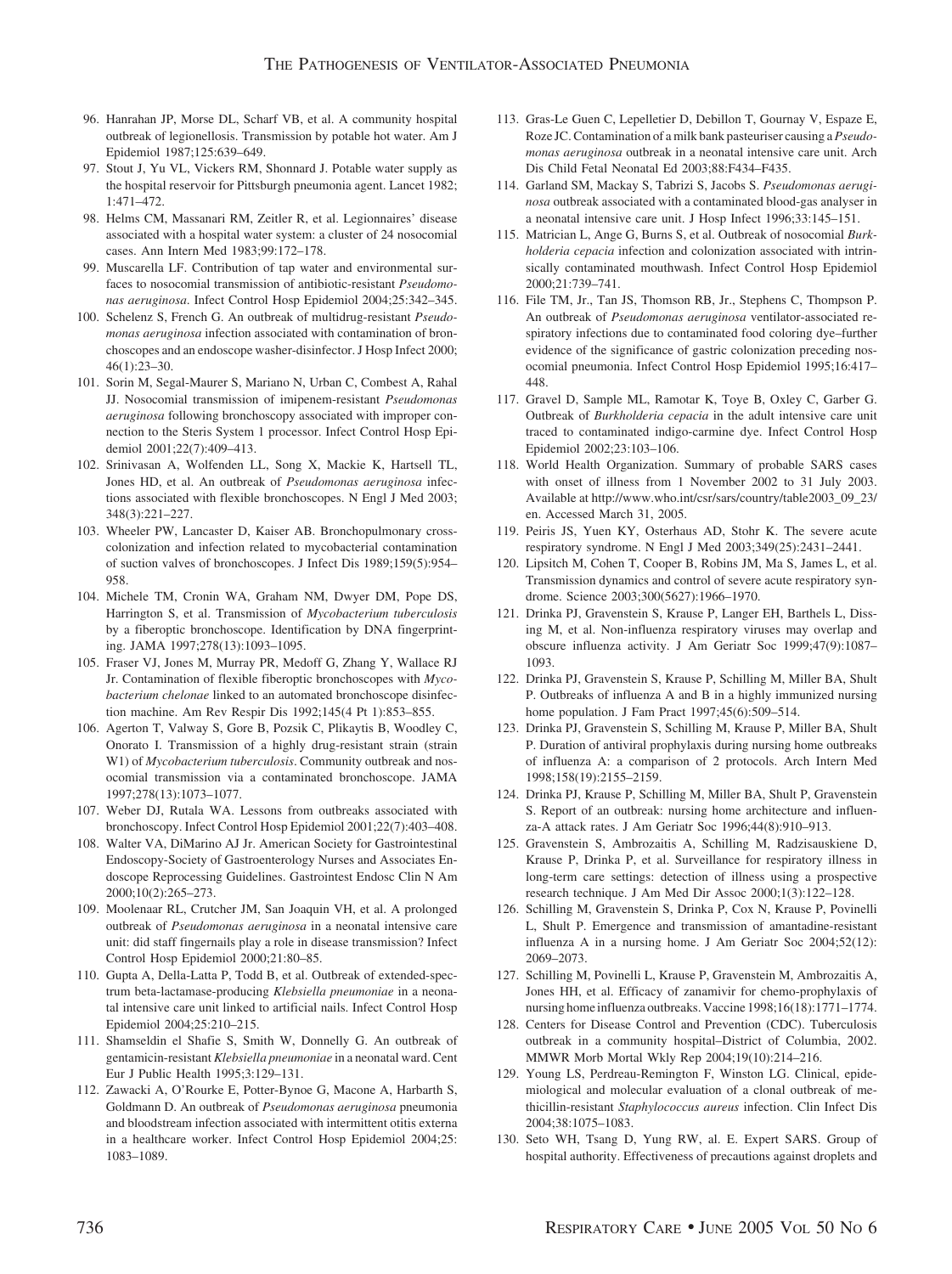contact in prevention of nosocomial transmission of severe acute respiratory syndrome. Lancet 2003;361:1519–1520.

- 131. Lee N, Hui D, Wu A, al. E. A major outbreak of severe acute respiratory syndrome in Hong Kong. N Engl J Med 2003;348: 1986–1994.
- 132. Organization Wh. World Health Organization Consensus Document on the epidemiology of severe acute respiratory syndrome (SARS0. Available at www.int/csr/sars/en/WHOconsensus.pdf 2004.
- 133. Salgado CD, Farr BM, Hall KK, Hayden FG. Influenza in the acute hospital setting. Lancet Infect Dis 2002;1:38–45.
- 134. Marr KA, Carter RA, Crippa F, Wald A, Corey L. Epidemiology and outcome of mould infections in hematopoietic stem cell transplant recipients. Clin Infect Dis 2002;34:909–917.
- 135. Pegues DA, Lasker BA, McNeil MM, Hamm PM, Lundal JL, Kubak BM. Cluster of cases of invasive aspergillosis in a transplant intensive care unit: evidence of person-to-person airborne transmission. Clin Infect Dis 2002;34:412–416.
- 136. Sherertz RJ, Belani A, Kramer BS, et al. Impact of air filtration on nosocomial aspergillus infections. Unique risk of bone marrow transplant recipients. Am J Med 1987;83:709–718.
- 137. Oren I, Haddad N, Finkelstein R, Rowe JM. Invasive pulmonary aspergillosis in neutropenic patients during hospital construction: before and after chemoprophylaxis and institution of HEPA filters. Am J Hematol 2001;66:257–262.
- 138. Krasinski K, Holzman RS, Hanna B, Greco MA, Graff M, Bhogal M. Nosocomial fungal infection during hospital renovation. Infection Control 1985;6:278–282.
- 139. Weems JJ, Jr., Davis BJ, Tablan OC, Kaufman L, Martone WJ. Construction activity: an independent risk factor for invasive aspergillosis and zygomycosis in patients with hematologic malignancy. Infection Control 1987;8:71–75.
- 140. Flynn PM, Williams BG, Hetherington SV, Williams BF, Giannini MA, Pearson TA. *Aspergillus terreus* during hospital renovation. Infect Control Hosp Epidemiol 1993;14:363–365.
- 141. Buffington J, Reporter R, Lasker BA, et al. Investigation of an epidemic of invasive aspergillosis: utility of molecular typing with the use of random amplified polymorphic DNA probes. Pediatr Infect Dis J 1994;13:386–393.
- 142. Iwen PC, Davis JC, Reed EC, Winfield BA, Hinrichs SH. Airborne fungal spore monitoring in a protective environment during hospital construction, and correlation with an outbreak of invasive aspergillosis. Infect Control Hosp Epidemiol 1994;15:303–306.
- 143. Anderson K, Morris G, Kennedy H, et al. Aspergillosis in immunocompromised paediatric patients: associations with building hygiene, design, and indoor air. Thorax 1996;51:256–261.
- 144. Loo VG, Bertrand C, Dixon C, et al. Control of construction-associated nosocomial aspergillosis in an antiquated hematology unit. Infect Control Hosp Epidemiol 1996;17:360–364.
- 145. Sessa A, Meroni M, Battini G, et al. Nosocomial outbreak of *Aspergillus fumigatus* infection among patients in a renal unit? Neph Dial Transplantation 1996;11:1322–1324.
- 146 Tabbara KF, al Jabarti AL. Hospital construction-associated outbreak of ocular aspergillosis after cataract surgery. Ophthalmology 1998;105:522–526.
- 147. Lai KK. A cluster of invasive aspergillosis in a bone marrow transplant unit related to construction and the utility of air sampling. Am J Infection Control 2001;29:333–337.
- 148. Panackal AA, Dahlman A, Keil KT, et al. Outbreak of invasive aspergillosis among renal transplant recipients. Transplantation 2003;75:1050–1053.
- 149. Meduri GU, Estes RJ. The pathogenesis of ventilator-associated pneumonia: II. The lower respiratory tract. Intensive Care Med 1995;21(5):452–461.
- 150. Scannapieco FA, Stewart EM, Mylotte JM. Colonization of dental plaque by respiratory pathogens in medical intensive care patients. Crit Care Med 1992;20(6):740–745.
- 151. Bonten MJ, Gaillard CA, van Tiel FH, Smeets HG, van der Geest S, Stobberingh EE. The stomach is not a source for colonization of the upper respiratory tract and pneumonia in ICU patients. Chest 1994;105(3):878–884.
- 152. Niederman MS, Mantovani R, Schoch P, Papas J, Fein AM. Patterns and routes of tracheobronchial colonization in mechanically ventilated patients. The role of nutritional status in colonization of the lower airway by *Pseudomonas* species. Chest 1989;95(1):155– 161.
- 153. Cardenosa Cendrero JA, Sole-Violan J, Bordes Benitez A, Noguera Catalan J, Arroyo Fernandez J, Saavedra Santana P, Rodriguez de Castro F. Role of different routes of tracheal colonization in the development of pneumonia in patients receiving mechanical ventilation. Chest 1999;116(2):462–470.
- 154. Niederman MS. Gram-negative colonization of the respiratory tract: pathogenesis and clinical consequences. Semin Respir Infect 1990; 5(3):173–184.
- 155. DeRiso AJ, 2nd, Ladowski JS, Dillon TA, Justice JW, Peterson AC. Chlorhexidine gluconate 0.12% oral rinse reduces the incidence of total nosocomial respiratory infection and nonprophylactic systemic antibiotic use in patients undergoing heart surgery. Chest 1996; 109(6):1556–1561.
- 156. Houston S, Hougland P, Anderson JJ, LaRocco M, Kennedy V, Gentry LO. Effectiveness of 0.12% chlorhexidine gluconate oral rinse in reducing prevalence of nosocomial pneumonia in patients undergoing heart surgery. Am J Crit Care 2002;11(6):567–570.
- 157. Fourrier F, Cau-Pottier E, Boutigny H, Roussel-Delvallez M, Jourdain M, Chopin C. Effects of dental plaque antiseptic decontamination on bacterial colonization and nosocomial infections in critically ill patients. Intensive Care Med 2000;26(9):1239–1247.
- 158. Grap MJ, Munro CL, Elswick RK Jr., Sessler CN, Ward KR. Duration of action of a single, early oral application of chlorhexidine on oral microbial flora in mechanically ventilated patients: a pilot study. Heart Lung 2004;33(2):83–91.
- 159. du Moulin GC, Paterson DG, Hedley-Whyte J, Lisbon A. Aspiration of gastric bacteria in antacid-treated patients: a frequent cause of postoperative colonisation of the airway. Lancet 1982;1(8266): 242–245.
- 160. Daschner F, Kappstein I, Engels I, Reuschenbach K, Pfisterer J, Krieg N, Vogel W. Stress ulcer prophylaxis and ventilation pneumonia: prevention by antibacterial cytoprotective agents? Infect Control Hosp Epidemiol 1988;9(2):59–65.
- 161. Giannella RA, Broitman SA, Zamcheck N. Influence of gastric acidity on bacterial and parasitic enteric infections. A perspective. Ann Intern Med 1973;78(2):271–276.
- 162. Donowitz LG, Page MC, Mileur BL, Guenthner SH. Alteration of normal gastric flora in critical care patients receiving antacid and cimetidine therapy. Infect Control 1986;7(1):23–26.
- 163. Heyland D, Mandell LA. Gastric colonization by gram-negative bacilli and nosocomial pneumonia in the intensive care unit patient. Evidence for causation. Chest 1992;101(1):187–193.
- 164. Torres A, el-Ebiary M, Gonzalez J, Ferrer M, Puig de la Bellacasa J, Gene A, et al. Gastric and pharyngeal flora in nosocomial pneumonia acquired during mechanical ventilation. Am Rev Respir Dis 1993;148(2):352–357.
- 165. Inglis TJ, Sherratt MJ, Sproat LJ, Gibson JS, Hawkey PM. Gastroduodenal dysfunction and bacterial colonisation of the ventilated lung. Lancet 1993;341(8850):911–913.
- 166. Torres A, Serra-Batlles J, Ros E, Piera C, Puig de la Bellacasa J, Cobos A, Lomena F, Rodriguez-Roisin R. Pulmonary aspiration of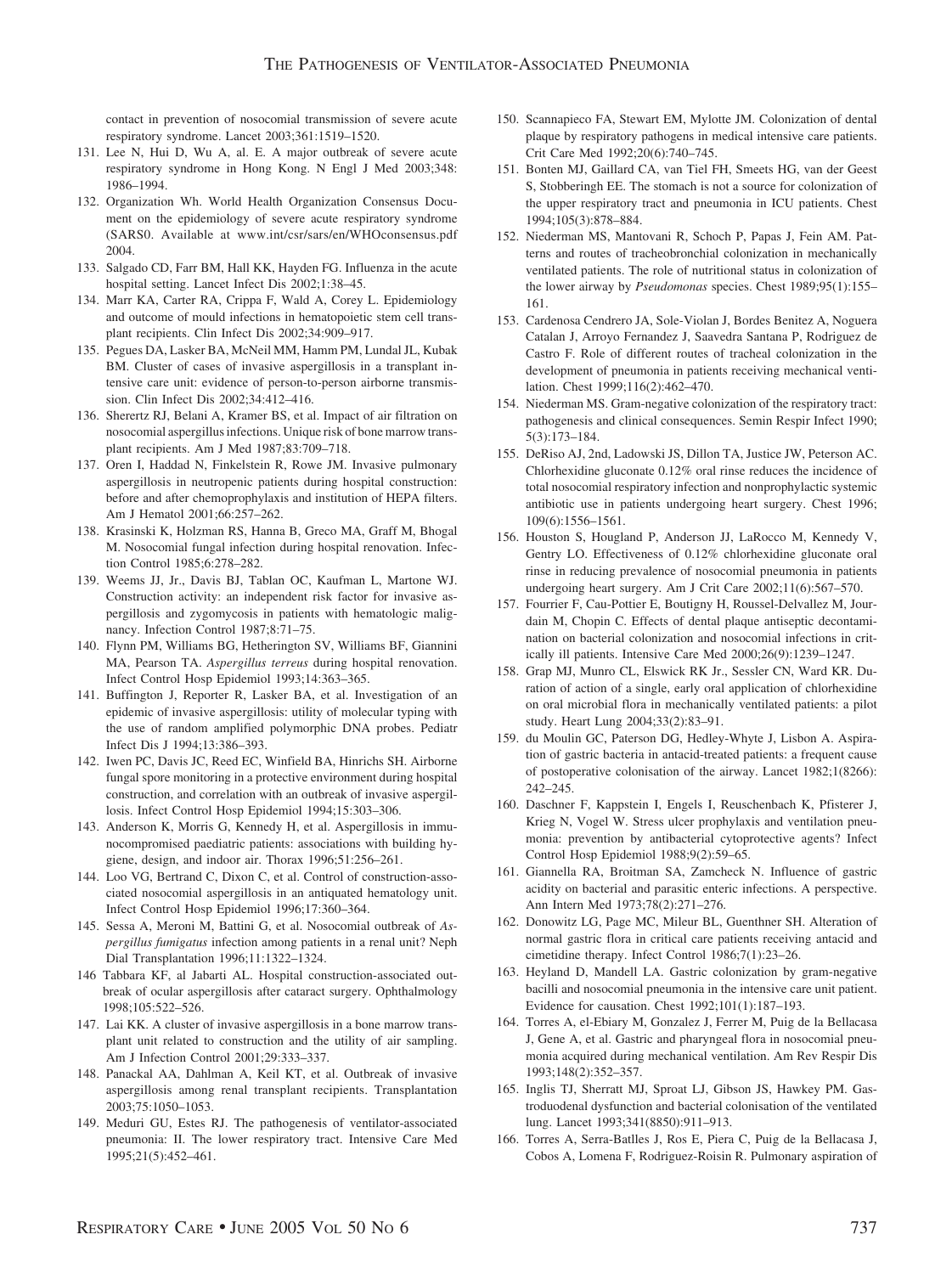gastric contents in patients receiving mechanical ventilation: the effect of body position. Ann Intern Med 1992;116(7):540–543.

- 167. Ibanez J, Penafiel A, Marse P, Jorda R, Raurich JM, Mata F. Incidence of gastroesophageal reflux and aspiration in mechanically ventilated patients using small-bore nasogastric tubes. JPEN J Parenter Enteral Nutr 2000;24(2):103–106.
- 168. Garrouste-Orgeas M, Chevret S, Arlet G, Marie O, Rouveau M, Popoff N, Schlemmer B. Oropharyngeal or gastric colonization and nosocomial pneumonia in adult intensive care unit patients. A prospective study based on genomic DNA analysis. Am J Respir Crit Care Med 1997;156(5):1647–1655.
- 169. Bonten MJ, Gaillard CA, van der Geest S, van Tiel FH, Beysens AJ, Smeets HG, Stobberingh EE. The role of intragastric acidity and stress ulcus prophylaxis on colonization and infection in mechanically ventilated ICU patients. A stratified, randomized, double-blind study of sucralfate versus antacids. Am J Respir Crit Care Med 1995;152(6 Pt 1):1825–1834.
- 170. Bonten MJ, Bergmans DC, Ambergen AW, de Leeuw PW, van der Geest S, Stobberingh EE, Gaillard CA. Risk factors for pneumonia, and colonization of respiratory tract and stomach in mechanically ventilated ICU patients. Am J Respir Crit Care Med 1996;154(5): 1339–1346.
- 171. Geller DE, Pitlick WH, Nardella PA, Tracewell WG, and Ramsey BW. Pharmacokinetics and bioavailability of aerosolized tobramycin in cystic fibrosis. Chest 2002;122(1):219–226.
- 172. Hamer DH. Treatment of nosocomial pneumonia and tracheobronchitis caused by multidrug-resistant *Pseudomonas aeruginosa* with aerosolized colistin. Amer J Resp Crit Care Med 2000;162(1):328–330.
- 173. Sobieszczyk ME, Furuya EY, Hay CM, Pancholi P, Della-Latta P, Hammer SM, Kubin CJ. Combination therapy with polymyxin B for the treatment of multidrug-resistant Gram-negative respiratory tract infections. Journal of Antimicrobial Chemotherapy 2004;54(2): 566–569.
- 174. Brown RB, Kruse JA, Counts GW, Russell JA, Christou NV, and Sands ML. Double-blind study of endotracheal tobramycin in the treatment of gram-negative bacterial pneumonia. The Endotracheal Tobramycin Study Group. Antimicrob Agents Chemother 1990; 34(2):269–272.
- 175. Klick JM, du Moulin GC, Hedley-Whyte J, Teres D, Bushnell LS, Feingold DS. Prevention of gram-negative bacillary pneumonia using polymyxin aerosol as prophylaxis. II. Effect on the incidence of pneumonia in seriously ill patients J Clin Invest 1975;55(3):514–519.
- 176. Denton M, Kerr K, Mooney L, Keer V, Rajgopal A, Brownlee K, Arundel P, Conway S. Transmission of colistin-resistant *Pseudomonas aeruginosa* between patients attending a pediatric cystic fibrosis center. Pediatr Pulmonol. 2002;34(4):257–261.
- 177. Krueger WA, Unertl KE. Selective decontamination of the digestive tract. Curr Opin Crit Care 2002;8(2):139–144.
- 178. de Jonge E, Schultz MJ, Spanjaard L, Bossuyt PM, Vroom MB, Dankert J, Kesecioglu J. Effects of selective decontamination of digestive tract on mortality and acquisition of resistant bacteria in intensive care: a randomised controlled trial. Lancet 2003;362(9389): 1011–1016.
- 179. Sanchez Garcia M, Cambronero Galache JA, Lopez Diaz J, Cerda Cerda E, Rubio Blasco J, Gomez Aguinaga MA, et al. Effectiveness and cost of selective decontamination of the digestive tract in critically ill intubated patients. A randomized, double-blind, placebocontrolled, multicenter trial. Am J Respir Crit Care Med 1998; 158(3):908–916.
- 180. Winter R, Humphreys H, Pick A, MacGowan AP, Willatts SM, Speller DC. A controlled trial of selective decontamination of the digestive tract in intensive care and its effect on nosocomial infection. J Antimicrob Chemother 1992;30(1):73–87.
- 181. Meta-analysis of randomised controlled trials of selective decontamination of the digestive tract. Selective Decontamination of the Digestive Tract Trialists' Collaborative Group. BMJ 1993; 307(6903):525–532.
- 182. Safdar N, Said A, Lucey MR. The role of selective digestive decontamination for reducing infection in patients undergoing liver transplantation: a systematic review and meta-analysis. Liver Transpl 2004;10(7):817–827.
- 183. Nathens AB, Marshall JC. Selective decontamination of the digestive tract in surgical patients: a systematic review of the evidence. Arch Surg 1999;134(2):170–176.
- 184. Kollef MH. The role of selective digestive tract decontamination on mortality and respiratory tract infections. A meta-analysis. Chest 1994;105(4):1101–1108.
- 185. Heyland DK, Cook DJ, Jaeschke R, Griffith L, Lee HN, Guyatt GH. Selective decontamination of the digestive tract. An overview. Chest 1994;105(4):1221–1229.
- 186. Bonten MJ, Grundmann H. Selective digestive decontamination and antibiotic resistance: a balancing act. Crit Care Med 2003; 31(8):2239–2240.
- 187. Ebner W, Kropec-Hubner A, Daschner FD. Bacterial resistance and overgrowth due to selective decontamination of the digestive tract. Eur J Clin Microbiol Infect Dis 2000;19(4):243–247.
- 188. Drakulovic MB, Torres A, Bauer TT, Nicolas JM, Nogue S, Ferrer M. Supine body position as a risk factor for nosocomial pneumonia in mechanically ventilated patients: a randomised trial. Lancet 1999; 354(9193):1851–1858.
- 189. Smulders K, van der Hoeven H, Weers-Pothoff I, Vandenbroucke-Grauls C. A randomized clinical trial of intermittent subglottic secretion drainage in patients receiving mechanical ventilation. Chest 2002;121(3):858–862.
- 190. Mahul P, Auboyer C, Jospe R, Ros A, Guerin C, el Khouri Z, et al. Prevention of nosocomial pneumonia in intubated patients: respective role of mechanical subglottic secretions drainage and stress ulcer prophylaxis. Intensive Care Med 1992;18(1):20–25.
- 191. Kollef MH, Skubas NJ, Sundt TM. A randomized clinical trial of continuous aspiration of subglottic secretions in cardiac surgery patients. Chest 1999;116(5):1339–1346.
- 192. Valles J, Artigas A, Rello J, Bonsoms N, Fontanals D, Blanch L, et al. Continuous aspiration of subglottic secretions in preventing ventilator-associated pneumonia. Ann Intern Med 1995;122(3):179– 186.
- 193. Koerner RJ. Contribution of endotracheal tubes to the pathogenesis of ventilator-associated pneumonia. J Hosp Infect 1997;35(2):83– 89.
- 194. Adair CG, Gorman SP, Feron BM, Byers LM, Jones DS, Goldsmith CE, et al. Implications of endotracheal tube biofilm for ventilatorassociated pneumonia. Intensive Care Med 1999;25(10):1072–1076.
- 195. Feldman C, Kassel M, Cantrell J, Kaka S, Morar R, Goolam Mahomed A, Philips JI. The presence and sequence of endotracheal tube colonization in patients undergoing mechanical ventilation. Eur Respir J 1999;13(3):546–551.
- 196. Pacheco-Fowler V, Gaonkar T, Wyer PC, Modak S. Antiseptic impregnated endotracheal tubes for the prevention of bacterial colonization. J Hosp Infect 2004;57(2):170–174.
- 197. Olson ME, Harmon BG, Kollef MH. Silver-coated endotracheal tubes associated with reduced bacterial burden in the lungs of mechanically ventilated dogs. Chest 2002;121(3):863–870.
- 198. Holzapfel L, Chastang C, Demingeon G, Bohe J, Piralla B,Coupry A. A randomized study assessing the systematic search for maxillary sinusitis in nasotracheally mechanically ventilated patients. Influence of nosocomial maxillary sinusitis on the occurrence of ventilator-associated pneumonia. Am J Respir Crit Care Med 1999;159(3):695-701.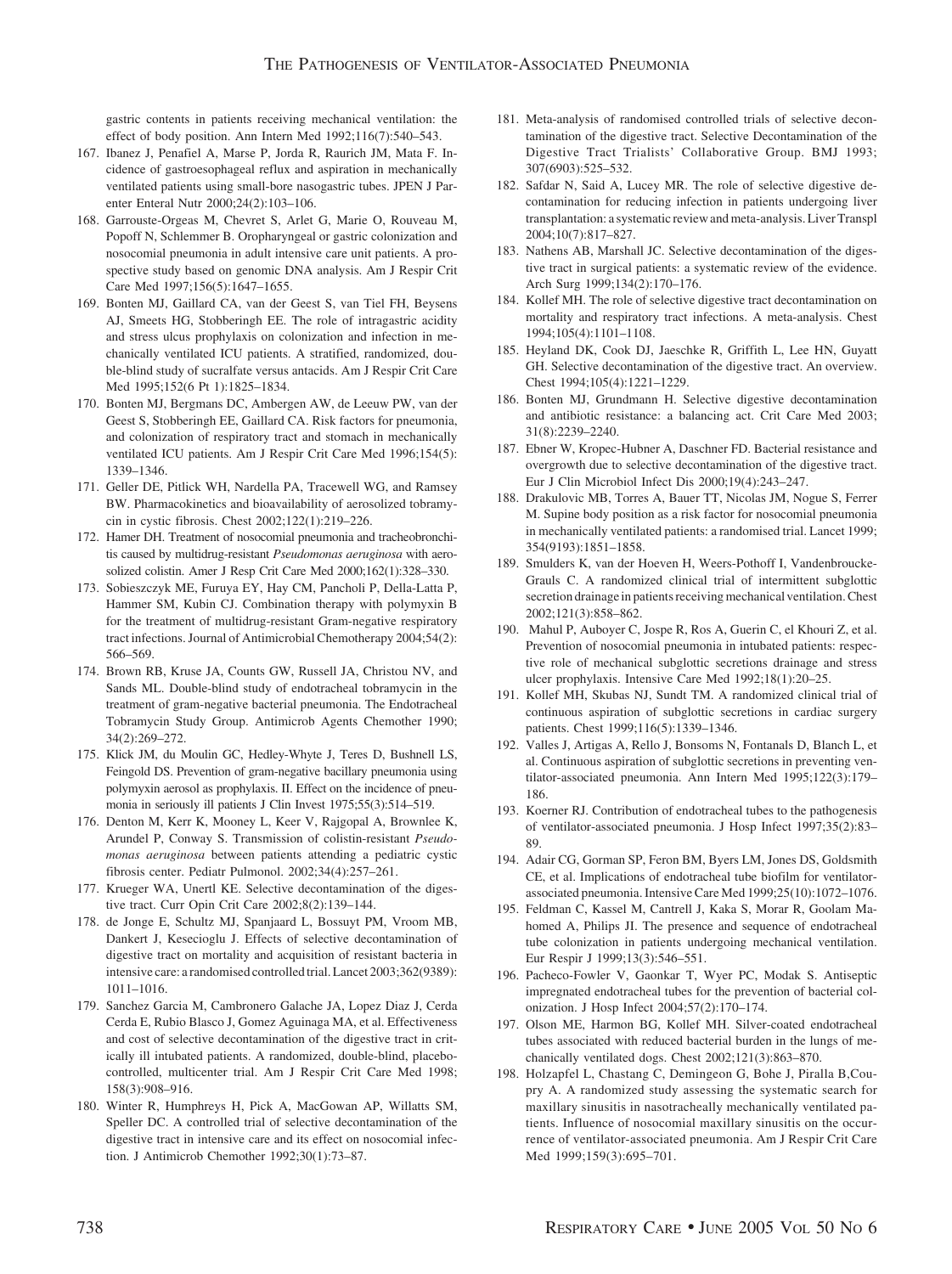- 199. Rouby JJ, Laurent P, Gosnach M, Cambau E, Lamas G, Zouaoui A, et al. Risk factors and clinical relevance of nosocomial maxillary sinusitis in the critically ill. Am J Respir Crit Care Med 1994; 150(3):776–783.
- 200. Souweine B, Mom T, Traore O, Aublet-Cuvelier B, Bret L, Sirot J, et al. Ventilator-associated sinusitis: microbiological results of sinus aspirates in patients on antibiotics. Anesthesiology 2000;93(5): 1255–1260.
- 201. Kollef MH, Shapiro SD, Fraser VJ, Silver P, Murphy DM, Trovillion E, et al. Mechanical ventilation with or without 7-day circuit

## **Discussion**

**MacIntyre:** What is your take on Gerry Smaldone's idea that maybe you should aerosolize these antibiotics into the airway as a preventive measure to prevent colonization?

**Maki:** I will talk about that this afternoon.

**Solomkin:** Do you think that solidorgan-transplant patients should be managed the same way as other highrisk ICU patients?

**Maki:** I'll tell you about that this afternoon, but, in a nutshell, the answer to your question, I think, is yes, because they're much more vulnerable to colonization and infection by resistant organisms. That is the greatest challenge of these patients. If you do liver transplantation, you're going to have a lot more VRE [vancomycinresistant enterococcus], a lot more beta-lactamase-producing Gram-negative rods, and more MRSA [methicillin-resistant *Staphylococcus aureus*] in your unit or in your hospital. I think you have to accommodate this in your preventive strategies.

**Solomkin:** Do you think those differences are because of physiologic changes in the host?

**Maki:** No. Do you know what the greatest risk factor is for picking up MRSA in the hospital, or VRE? It's how long you're hospitalized. Length of stay is such a powerful risk factor that when we do multivariable modeling with large databases, if we leave it in the model, it's hard to find other risk factors. The longer you are in the hospital, the more likely you are to pick up a resistant organism.

We're now about 600 patients into a prospective study that's been going on for 2 years, in which we are culturing for 5 resistant organisms when a patient enters the hospital and every 5 days thereafter until the patient goes home, and length of stay is a huge risk factor. Liver transplant patients have a length of stay that is 3 times the average of other patients. They've often already spent time in other hospitals and other ICUs, getting their liver disease and gastrointestinal bleeding treated, so they often arrive colonized by resistant organisms, but they acquire even more nosocomial organisms in your hospital following the transplant.

**Kollef:** I want to echo that. I participated in a study, with Linda Mundy, looking at our ICU gowning practices in regard to VRE colonization, and we basically found that in the multivariable analysis there was a compound effect: that the gowning had its greatest effect in preventing VRE colonization with patients who spent more than 10 days in the ICU.1,2 The problem, I think, from an infection-control perspective is that people are looking for that quick fix in terms of where it's going to have an impact and not recognizing that it may be a very specific population in the ICU— often the more compromised patients who do spend longer time in the ICU.

changes. A randomized controlled trial. Ann Intern Med 1995; 123(3):168–174.

- 202. Goularte TA, Manning M, Craven DE. Bacterial colonization in humidifying cascade reservoirs after 24 and 48 hours of continuous mechanical ventilation. Infect Control 1987;8(5):200–203.
- 203. Deppe SA, Kelly JW, Thoi LL, Chudy JH, Longfield RN, Ducey JP, et al. Incidence of colonization, nosocomial pneumonia, and mortality in critically ill patients using a Trach Care closed-suction system versus an open-suction system: prospective, randomized study. Crit Care Med 1990;18(12):1389–1393.

### **REFERENCES**

- 1. Puzniak LA, Gillespie KN, Leet T, Kollef M, Mundy LM. A cost-benefit analysis of gown use in controlling vancomycin-resistant Enterococcus transmission: is it worth the price? Infect Control Hosp Epidemiol 2004;25(5):418–424.
- 2. Puzniak LA, Leet T, Mayfield J, Kollef M, Mundy LM. To gown or not to gown: the effect on acquisition of vancomycin-resistant enterococci. Clin Infect Dis 2002;35(1): 18–25.

**Maki:** I think it's feasible to target high-risk patients for special interventions.

**Kollef:** In regard to oral decontamination with either antimicrobial agents or antiseptic agents, when you look at the chlorhexidine data, there *are* some issues with those studies.<sup>1,2</sup> They have tended to be small, they haven't been blinded, and one thing they didn't look at was VAP-free survival, and they really weren't powered to look at VAP in the survivors. Even the studies that have been done, including Mark Bonten's study3—and I've talked to him about this a number of times—they're not truly randomized double-blinded studies in that regard, and I'm a little worried, because there is a trend going on now in terms of just using chlorhexidine and assuming that it may fix many of the problems for us. Part of the reason I raise this concern is that when we recently finished this oral decontamination study using this antimicrobial peptide, we found that the signal was very small. The only place we found a signal was in the trauma population.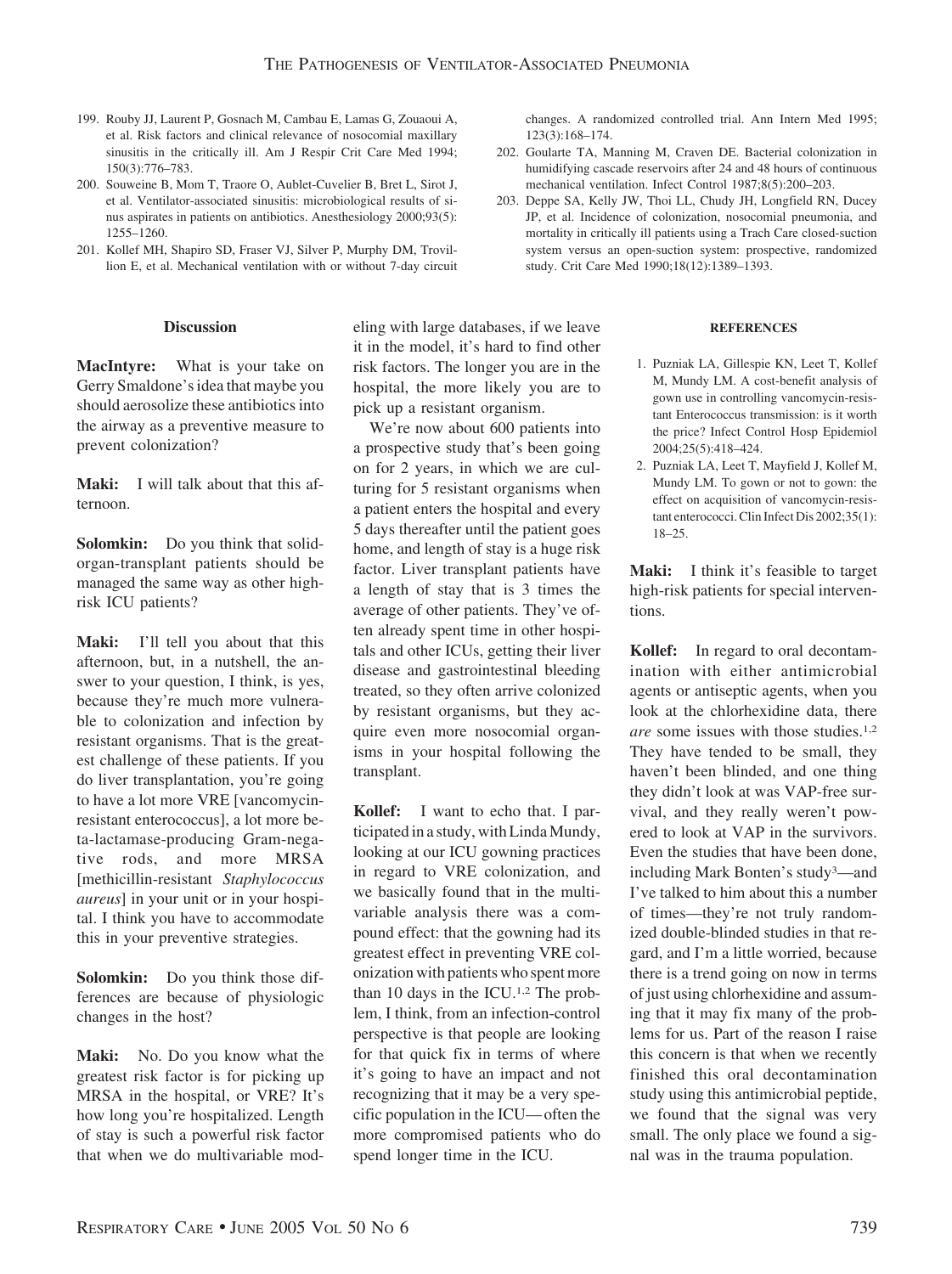## **REFERENCES**

- 1. Houston S, Hougland P, Anderson JJ, La-Rocco M, Kennedy V, Gentry LO. Effectiveness of 0.12% chlorhexidine gluconate oral rinse in reducing prevalence of nosocomial pneumonia in patients undergoing heart surgery. Am J Crit Care 2002;11(6): 567–570.
- 2. DeRiso AJ 2nd, Ladowski JS, Dillon TA, Justice JW, Peterson AC. Chlorhexidine gluconate 0.12% oral rinse reduces the incidence of total nosocomial respiratory infection and nonprophylactic systemic antibiotic use in patients undergoing heart surgery. Chest 1996;109(6):1556-1561.
- 3. Bergmans DC, Bonten MJ, Gaillard CA, Paling JC, van der Geest S, van Tiel FH, et al. Prevention of ventilator-associated pneumonia by oral decontamination: a prospective, randomized, double-blind, placebocontrolled study. Am J Respir Crit Care Med 2001;164(3):382–388.

**Maki:** I think you are absolutely right. I don't think the use of chlorhexidine topically in the oropharynx is a done deal. It's a work in progress. It's very interesting and promising. What's attractive about it is that it's unlikely to select for resistance, and it's simple. It's going to be relatively nontoxic and safe; it shouldn't be terribly expensive. But it's not been studied sufficiently so that we can conclude it's a Category 1A recommendation. It would benefit greatly from a multicenter trial, ideally, a blinded trial.

**Kollef:** Do you think that maybe we're going to be looking at combinations of preventive approaches? Maybe using something like chlorhexidine, maybe having something that prevents a biofilm in place? This afternoon I think you are going to be overwhelmed, because the reality of life is that if we don't have a multifaceted approach to prevention, we're in big trouble. We have to have multifaceted approaches.

Ventilator-associated pneumonia, in my opinion, is the most formidable of all the infections we deal with. It's relatively simple to prevent line sepsis. It's relatively simple to reduce the risk of surgical-site infection with specific strategies. The urinary tract and respiratory tract are still *very* formidable problems, because you have a tube passing through a very heavily colonized surface, and there is the possibility of mass transport. I mean if a bolus of  $10^6$  organisms goes zipping down the tube, I don't think anything you do on the surface or in the urinary tract is going to do anything about that, and you need to have a multifaceted approach to deal with that, as well as stuff seeping along the side, where biofilms may play a role.

**Niederman:** I think you stated that most pathogenesis begins with oropharyngeal colonization, and I think that that isn't necessarily true—at least it hasn't been in some of the things that I've beeninvolved with. Ithink you have to make a distinction in whether it's an early pneumonia or late pneumonia and specifically what the pathogen is. I think an important pathogen where that may not always be true is pseudomonas, about which a number of studies<sup>1-4</sup> show that you can get primary tracheal colonization without preceding oropharyngeal colonization.

## **REFERENCES**

- 1. Niederman MS, Mantovani R, Schoch P, Papas J, Fein AM. Patterns and routes of tracheobronchial colonization in mechanically ventilated patients. The role of nutritional status in colonization of the lower airway by Pseudomonas species. Chest  $1989.95(1):155-161$
- 2. Niederman MS, Ferranti RD, Zeigler A, Merrill WW, Reynolds HY. Respiratory infection complicating long-term tracheostomy. The implication of persistent gramnegative tracheobronchial colonization. Chest 1984;85(1):39–44.
- 3. Cardenosa Cendrero JA, Sole-Violan J, Bordes Benitez A, Noguera Catalan J, Arroyo Fernandez J, et al. Role of different routes of tracheal colonization in the development of pneumonia in patients receiving mechanical ventilation. Chest 1999;  $116(2):462-470.$
- 4. Berthelot P, Grattard F, Mahul P, Pain P, Jospe R, Venet C, et al. Prospective study of nosocomial colonization and infection due to Pseudomonas aeruginosa in mechanically ventilated patients. Intensive Care Med 2001:27(3):503-512.

**Maki:** I'm convinced that most of those probably come from condensate.

**Niederman:** Whether it's condensate, the environment, or the hands of the staff, consistently the subglottic secretion drainage studies show that they're not very effective at both late pneumonia and pseudomonas pneumonia.

**Maki:** Let me comment on a shortcoming of a lot of the studies of looking at the linkage between oropharyngeal colonization and VAP. First, if you really want to be able to detect low-level colonization by target pathogens such as MRSA, you should probably culture daily. Second, you should use selective media. If you don't use selective media, it's hard to detect small populations that may be there.

**Niederman:** But I think that, at least conceptually, even if the methodology of those serial culture studies isn't perfect, the subglottic secretion-drainage tubes don't work great for late-onset pneumonia or pseudomonal pneumonia, and that may be the explanation. With regard to biofilm, as I think you were describing it and as many people have conceptualized it, this is material that is produced primarily by the bacteria, but the other important component in this system, which I don't think is addressed by any of these prophylactic strategies, is the mucus in the airway. I think that may be one of the reasons why the antibacterial approach may not work: because even if you have a completely sterile biofilm, mucus will bind to the endotracheal tube very effectively, and bacteria will stick to the mucus, probably better than they will stick to anything else. That's why mucus is there. Mucus is effective at removing bacteria because it binds them so well. But if you happen to have stagnation and sticking of that mucus to the endotracheal tube, then it's a bridge to colonization and infection. So I do think that unless we can combine an antibacterial approach with some